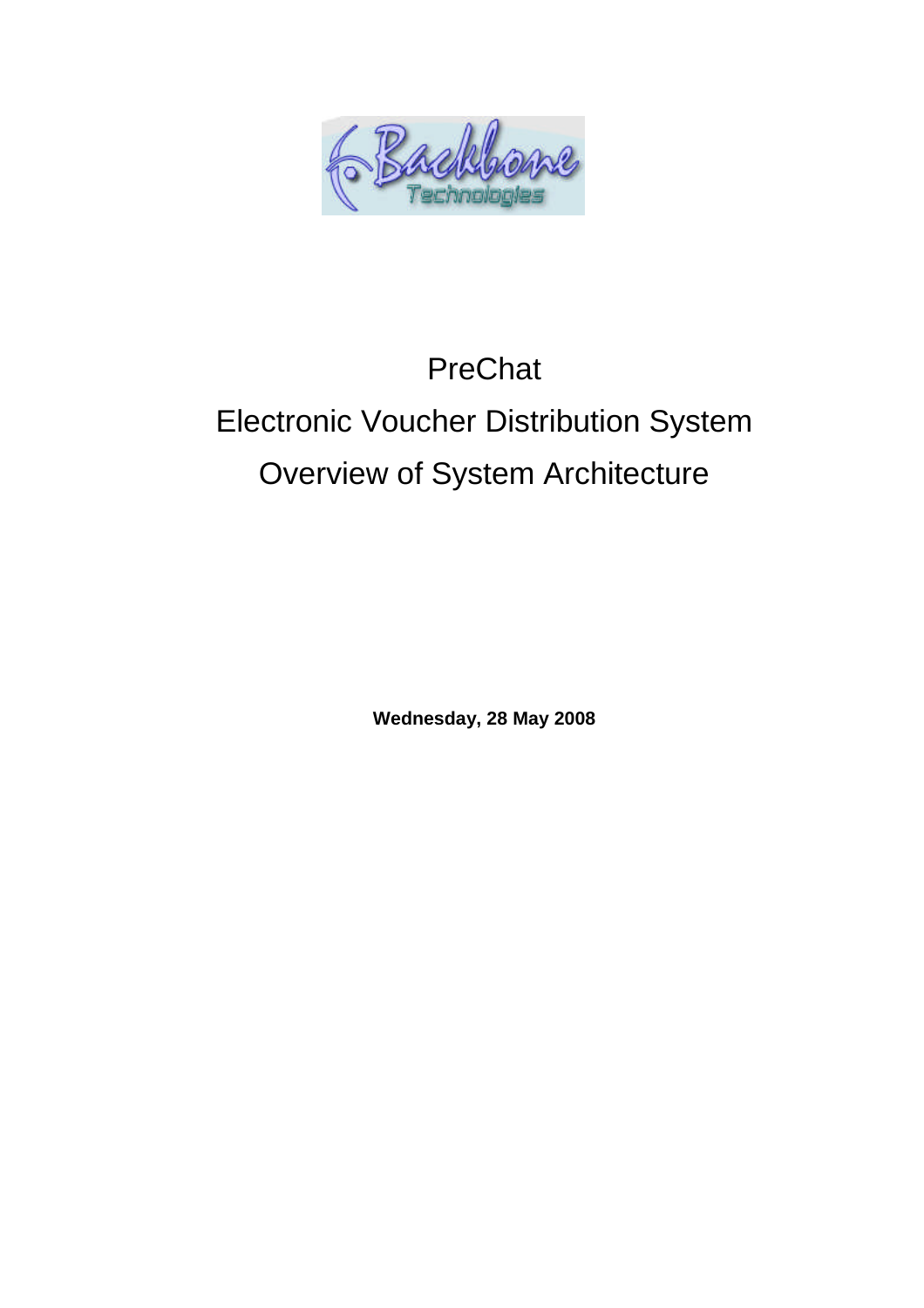# **Table of Contents**

| 1. |         |                                                                                           |  |
|----|---------|-------------------------------------------------------------------------------------------|--|
| 2. |         |                                                                                           |  |
| 3. |         |                                                                                           |  |
|    | 3.1.    |                                                                                           |  |
|    | 3.2.    |                                                                                           |  |
|    | 3.2.1.  |                                                                                           |  |
|    | 3.2.2.  |                                                                                           |  |
|    | 3.2.3.  |                                                                                           |  |
|    | 3.2.4.  |                                                                                           |  |
|    | 3.2.5.  |                                                                                           |  |
|    | 3.2.6.  |                                                                                           |  |
|    | 3.2.7.  |                                                                                           |  |
|    | 3.2.8.  |                                                                                           |  |
|    | 3.2.9.  |                                                                                           |  |
|    | 3.2.10. |                                                                                           |  |
|    | 3.2.11. |                                                                                           |  |
|    | 3.2.12. |                                                                                           |  |
|    | 3.2.13. |                                                                                           |  |
|    | 3.2.14. |                                                                                           |  |
|    | 3.2.15. |                                                                                           |  |
|    | 3.3.    |                                                                                           |  |
|    | 3.3.1.  | Selling Prepaid Airtime directly to Client via Retailer Cellphone  10                     |  |
|    | 3.3.2.  | Downloading a batch of airtime vouches via "SMS" to a Retailer cell phone for selling. 11 |  |
|    | 3.3.3.  |                                                                                           |  |
|    | 3.4.    |                                                                                           |  |
|    | 3.4.1.  |                                                                                           |  |
|    | 3.4.2.  | Transfer Acceptance after transferring between "electronic wallets" 14                    |  |
|    | 3.4.3.  |                                                                                           |  |
|    | 3.5.    |                                                                                           |  |
| 4. |         |                                                                                           |  |
|    | 4.1.    |                                                                                           |  |
|    | 4.2.    |                                                                                           |  |
| 5. |         |                                                                                           |  |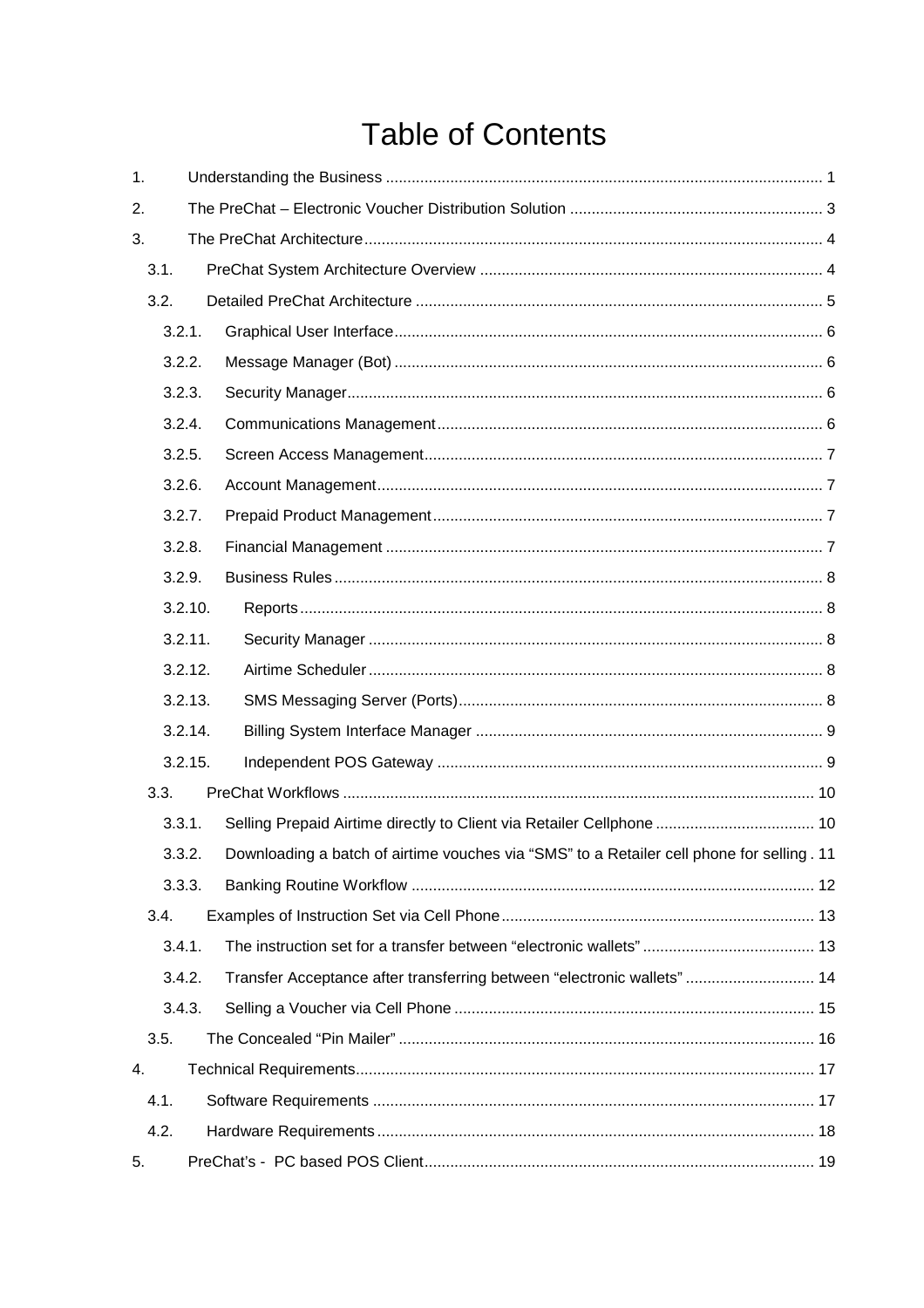| 5.2.   |  |
|--------|--|
| 5.3.   |  |
| 5.4.   |  |
|        |  |
|        |  |
| 5.4.3. |  |
|        |  |
| 5.6.   |  |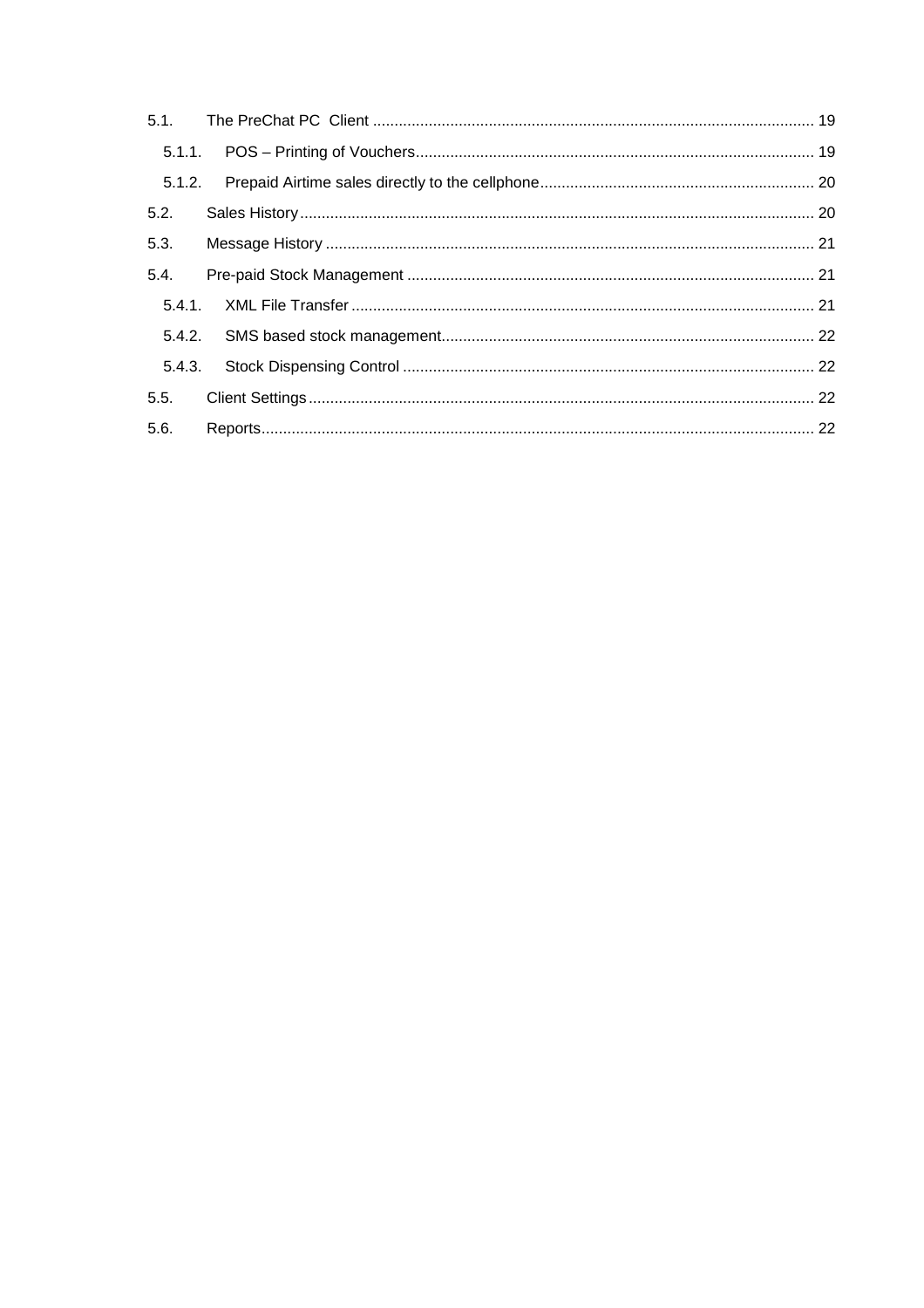

# <span id="page-3-0"></span>**1. Understanding the Business**

When Wireless Business Systems in conjunction with it's software development company, Backbone Technologies, considered entering the Electronic Voucher Distribution domain, it first undertook a study of the issues impacting the prepaid telephonic market, with, at that time, particular relevance to the GSM market space. From this we concluded:

- Operators in maturing telecoms markets face a significant challenge in maximising revenues from their existing services. The priority in many cases is to increase average revenue per user (ARPU), whilst remaining competitive enough to maintain or increase market share. In this context, the optimization of tariffs is critical to the success of the business.
- Solutions needed to be found that are practical, attractive to customers, and efficient at delivering optimum ARPU levels.
- Obviously as the initial service offering from a GSM network, voice services are of prime importance; and although this starts with "contracted" services it soon needs to address the larger market space – that of "non contracted" prepaid service.
- Numerous network voice clients are migrating from "contractual" services to Prepaid services.

We then researched the physical Prepaid Voucher environment in an effort to understand the business benefits and pit falls of distributing prepaid airtime via the physical scratch card versus electronic distribution; and finally we evaluated the array of systems presently in the market place.

We via our research concluded that:

- Physical "Scratch" Cards
	- There are enormous costs associated with the management and distribution of the physical card and that these costs could easily US\$1million per month for a comparatively small network and be far in excess of this for a large network.
	- The "lead-time" required in managing the ordering, printing and distribution of "physical" cards was generally of the order of two (2) months. This resulted in large capital reserves being tied and unproductive for extended periods.
	- Although the physical Prepaid "Scratch card" Voucher was invariably the first vehicle utilised to gain a foothold in the prepaid market place – it is severely encumbered by logistical constraints which obviously impact on ARPU. There are costs involved in printing, storing, protecting, managing and distributing the physical card which inhibit the introduction of lower denomination tariffs and consequently impact on the potential client base
- Existing Electronic Voucher Distribution Systems
	- Generally targeted the affluent "prepaid" subscriber via such sophisticated Point of Sales devices such as ATM's and Internet Credit/Debit transaction mechanism. Yet this was the smallest category of prepaid user.
	- By and large existing EVD systems utilised the internet for delivery, but this inhibited them from delivering the prepaid airtime product to remote outlying areas within the network empire, where major growth opportunities exists. In effect, they were restricting distribution to major cities/towns, the area presently well serviced by the "physical" card.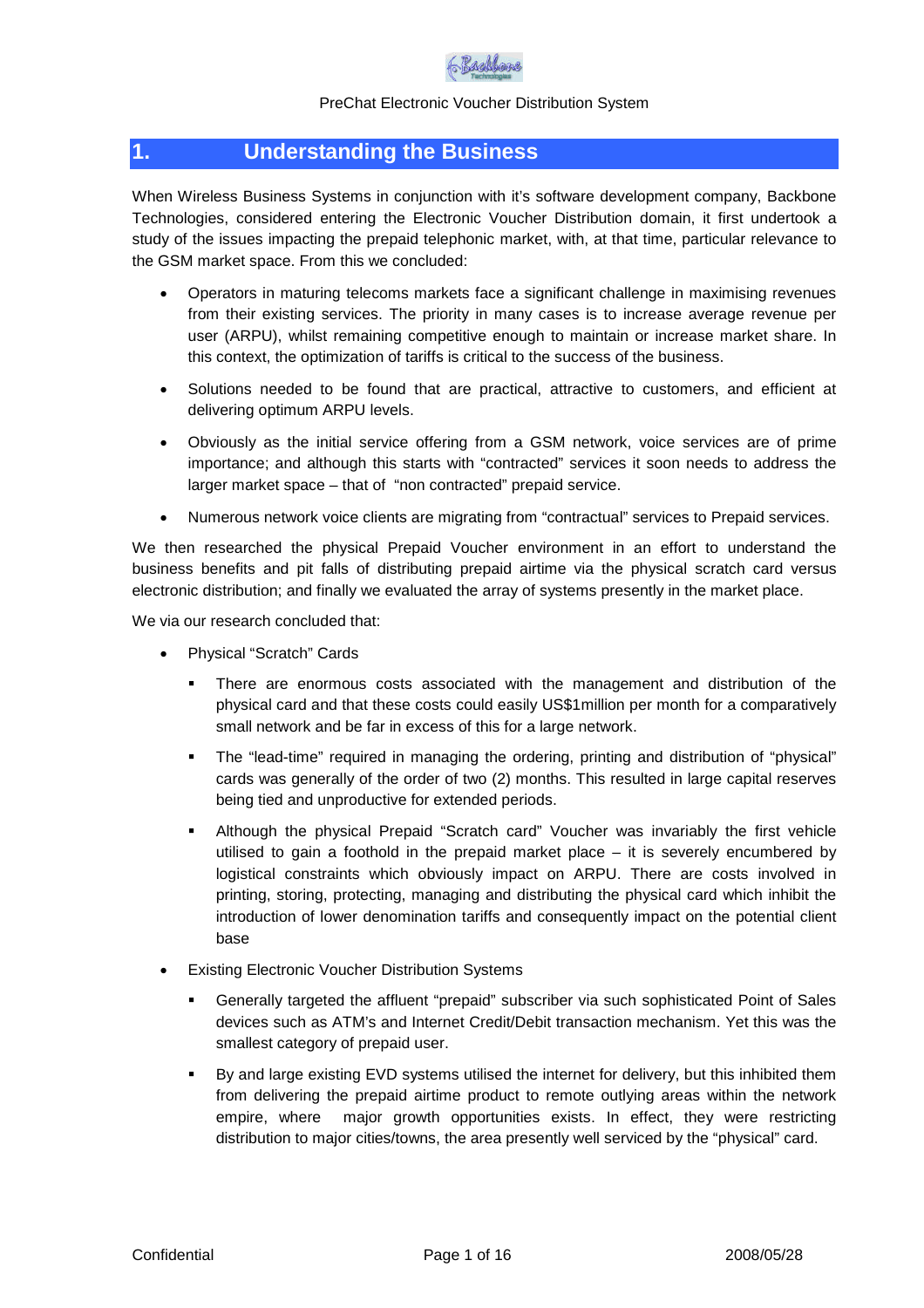

With these insights Backbone Technologies set about developing an Electronic Voucher Distribution System which would substantially address the Network/Distributor business concerns as well as providing an efficient, attractive service to the customer.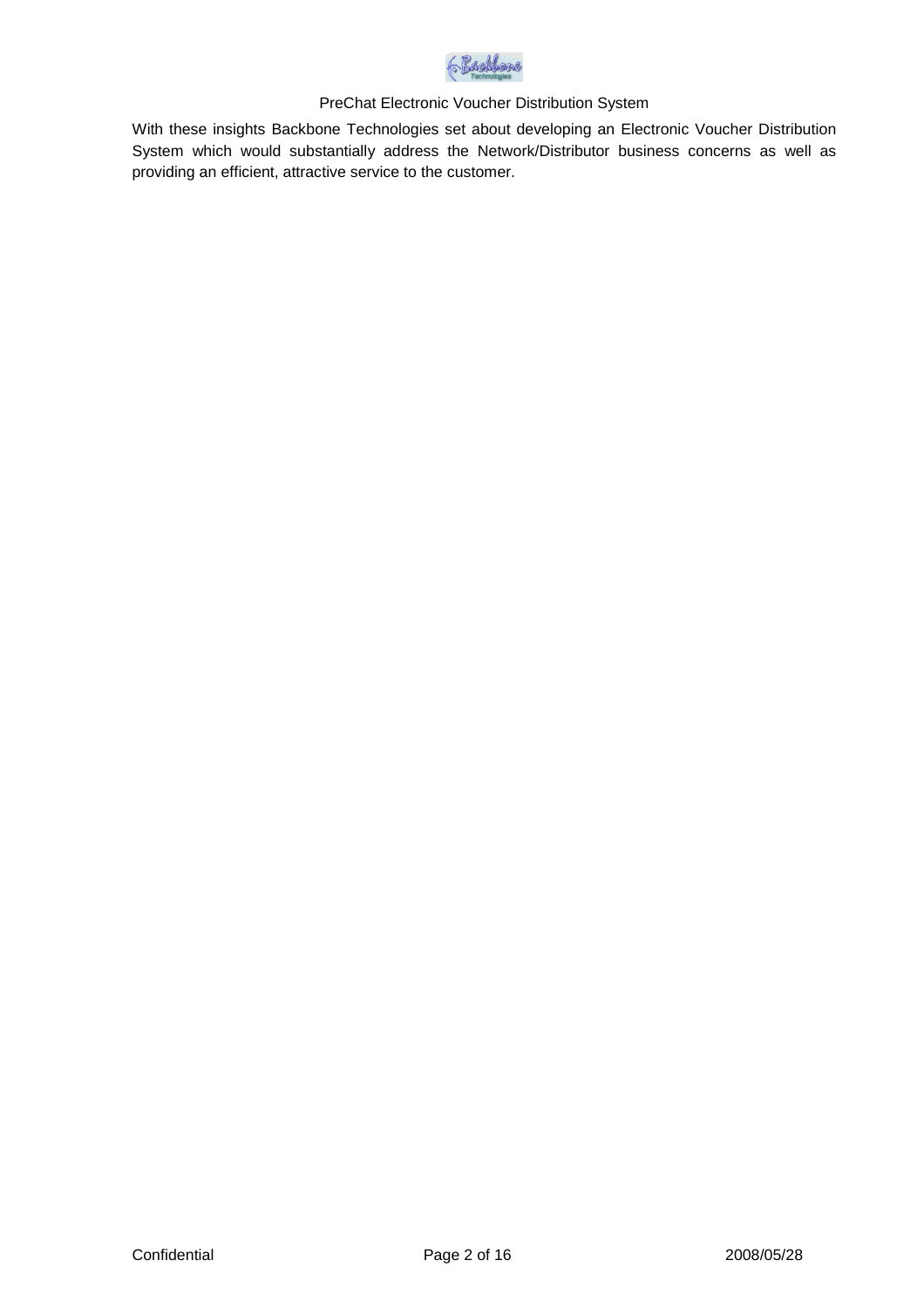

# <span id="page-5-0"></span>**2. The PreChat – Electronic Voucher Distribution Solution**

With the PreChat Electronic Voucher Distribution Solution we looked at:

- Considerably enhancing the efficiencies and lowering costs associated with the distribution of Prepaid Vouchers.
- Utilising a number of electronic deliver vehicles ("sms", GPRS/Internet and email) to deliver prepaid vouchers to both the retailer and the customer via a standard POS gateway/interface.
- Providing attractive status leading features that would enhance the end user experience, through features such as:
	- o "Pinless" recharges which integrate with Electronic Billing Systems to provide a seamless prepaid phone account update. E.g. "Thanks for your deposit of \$5.00, your account balance is now \$7.30"
	- o Where the system is not connected to the Billing System we are able to deliver prepaid PINS directly to the customers cell phone via "sms" in a format that enables most cell phone users to select the entire dialling instruction inclusive of PIN and submit it directly in USSD (Unstructured Supplementary Service Data) format to the networks.
	- o Printed vouchers that can be either printed via the normal receipt printer or "bulk" printed to pin mailers (concealed paper similar to that issued by banks with your account PINS).
- Enabling the Distributor to manage their own distribution network with fund transfers between electronic wallets via a cell-phone.
- Ensuring that we had an integration front that could work with a number of POS devices including the Cell phone.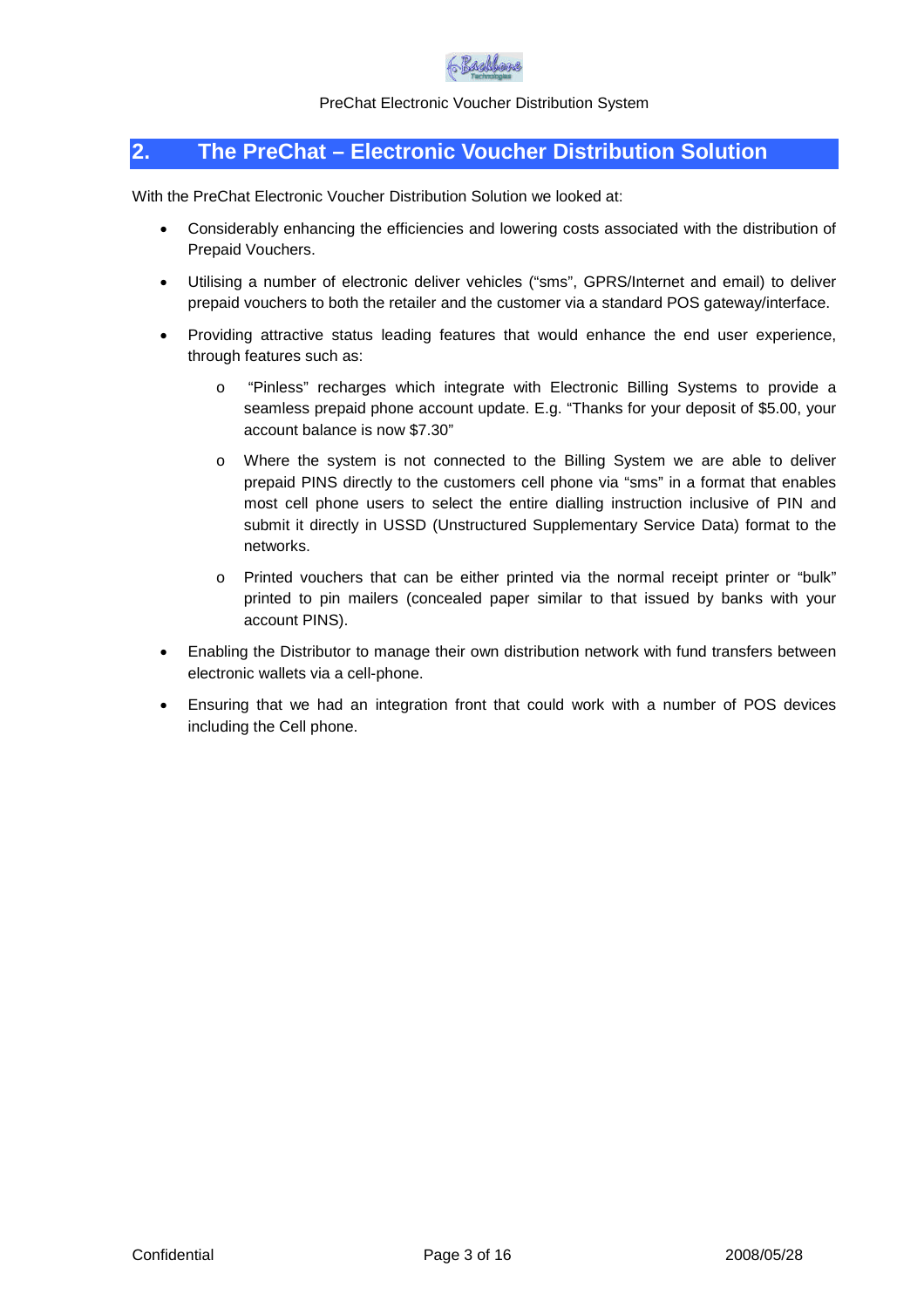

# <span id="page-6-0"></span>**3. The PreChat Architecture**

# **3.1. PreChat System Architecture Overview**

<span id="page-6-1"></span>

PreChat addresses Electronic Voucher Distribution at three levels:

• The Network/Super Dealer,

PreChat has been built to accommodate the needs of the Networks and Super Dealers. It is possible to integrate the system with Billing Systems, SMSC ports and Banking systems to deliver a seamless "pinless recharge" service.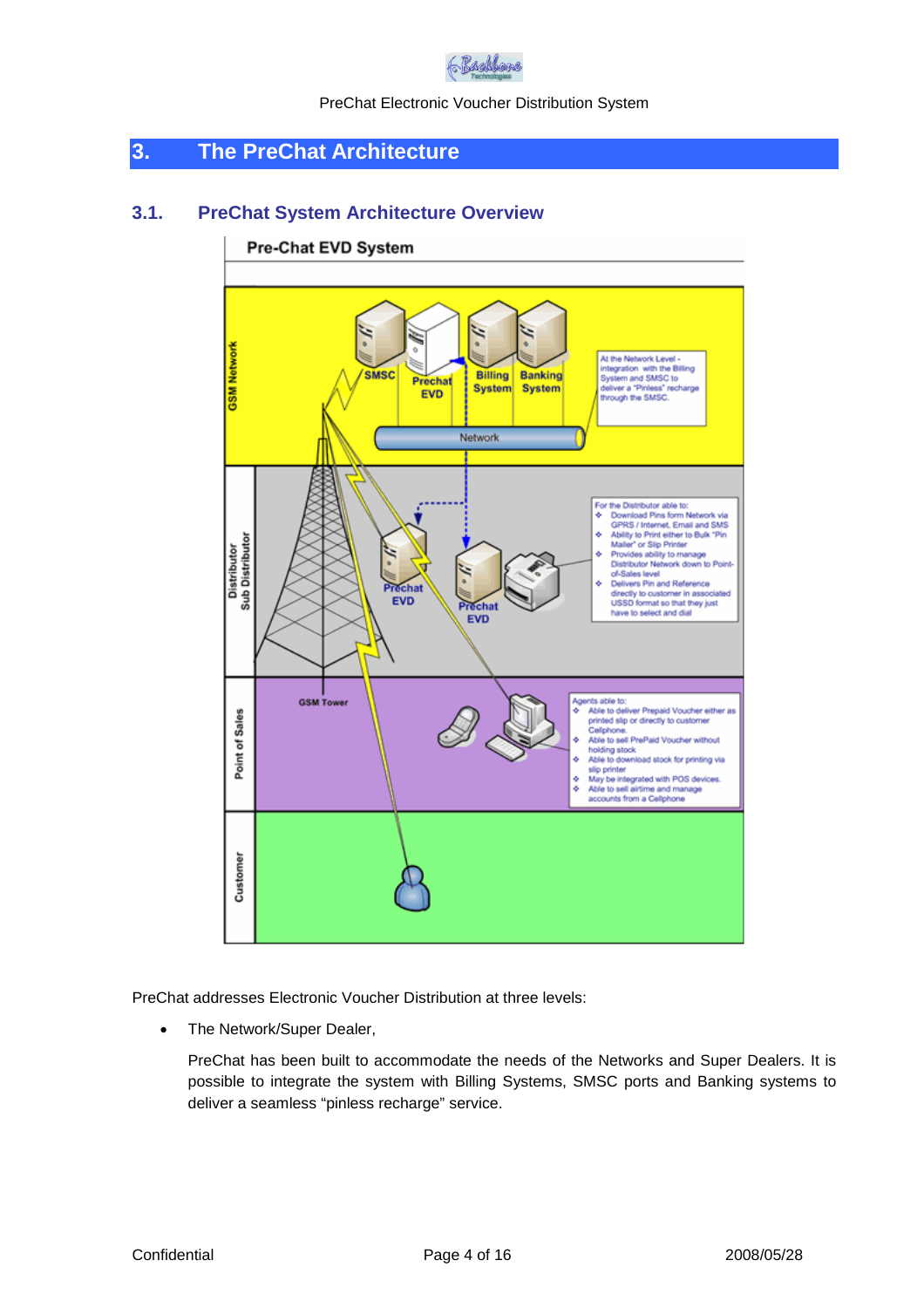

The Distributor and

PreChat endeavours to deliver Electronic Vouchers via GPRS/Internet, eMail and SMS to the point-of-sale.

It then allows these to be distributed via a variety of mechanism either directly to the customers phone or via one of two print mediums – the till slip printer *or* a concealed "pin mailer" which is the perfect substitute for the physical "Scratch Card".

The Distributor and agents under their umbrella also have the ability to manage fund allocations through transfers between "electronic wallets" via a Cellphone. This is a PIN secured transaction and transfers fund transfers can take place within the same Distribution Tree structure.

The Agent/Point-of-Sale.

In the development of PreChat we looked at integration with a number of POS devices, including the robust and widely used cell-phone, to ensure that we could deliver Voucher Pin's across multiple mediums and via a multitude of devices.

# <span id="page-7-0"></span>**3.2. Detailed PreChat Architecture**

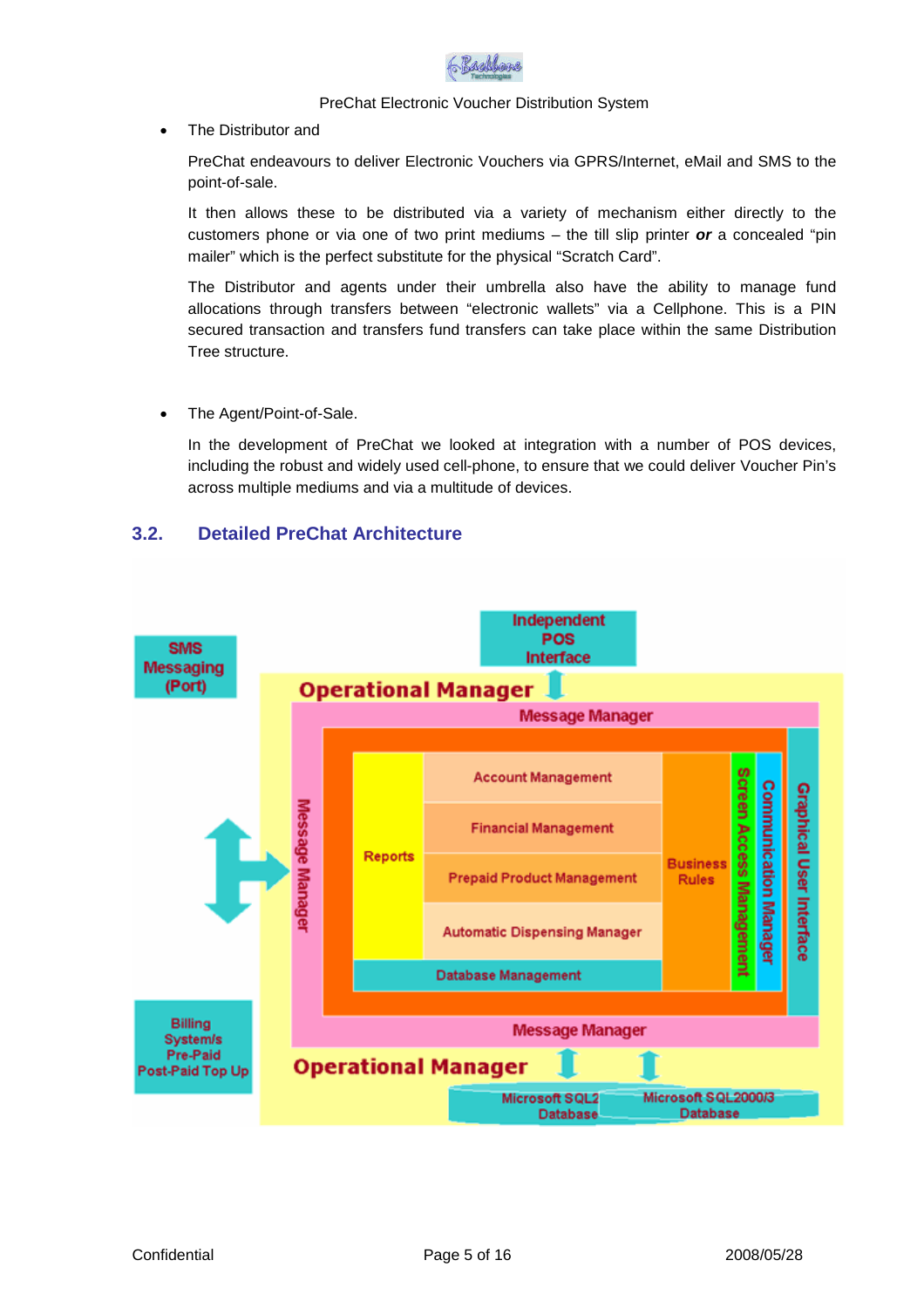

# <span id="page-8-0"></span>**3.2.1. Graphical User Interface**

This is provided via JAVA enabled frames and panels.

# <span id="page-8-1"></span>**3.2.2. Message Manager (Bot)**

The Message Manager deciphers and enciphers two way communications between the various applications and devices that communicate with the PreChat EVD system then assigns these to processing threads to ensure smooth, fast and efficient processing.

The message manager deciphers messages as follows:

- Assign incoming messages to the different functions.
	- Assigns Pre-paid/Post-paid/Pinless Orders, queries, top-ups and resends to the Ordering Manager
	- Assigns Wallet transfers to the respective accounts
	- Assigns Cell phone Transfers to the transfer module which communicates this information with the Billing System/s
	- **Assigning other incoming messages to the Help Desk**
- Assigns Outgoing Messages to the SMS Messaging Server
	- Distributes outgoing messages by network operator if required
	- **Distributes message loads via available SMS Messaging Server Ports.**

## <span id="page-8-2"></span>**3.2.3. Security Manager**

This component allows for the allocation of an authorised person to administer the functional privileges assigned to the different users. When the system is initially setup it allows for a default administrator who can then assign the different users to the system and allocate them operational rights.

- Create/Modify Administrator authorized users.
- Configure User Privileges
	- **Enable/Disable access to certain functionality/features.**
	- Enable/Disable screen views
- <span id="page-8-3"></span>Create/Change Access Password

# **3.2.4. Communications Management**

The Communications Manager allows for communication between individual and group/s of Cell phones via the formation of "a group". One can send a message from a remote point into the system with a group prefix followed by the message and the system will automatically distribute the message to all people with the group.

- Dealer Network Communication individual and all
- Group Communication Client and Employee
- Message advises to customer/user base
- Remote message relaying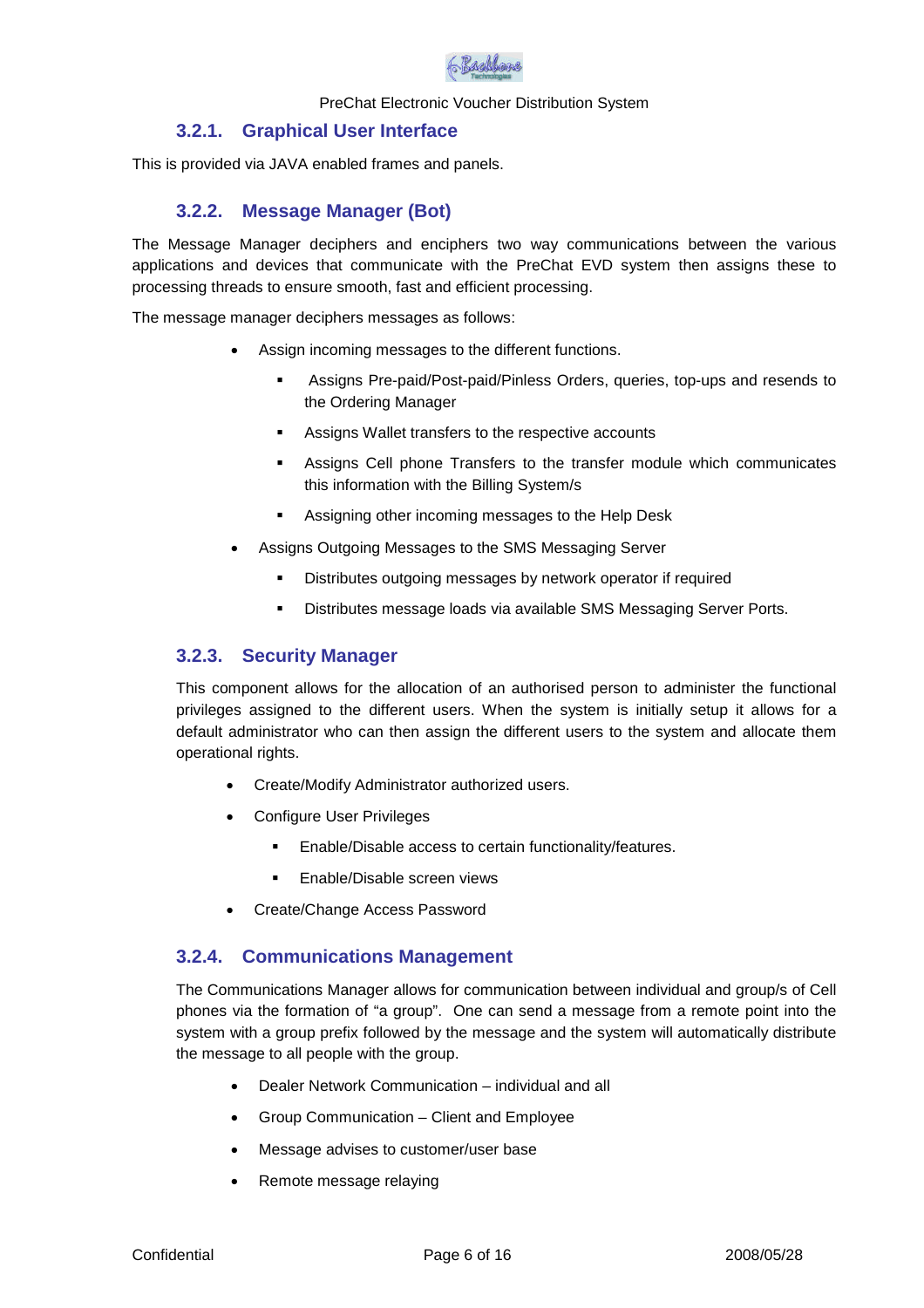

<span id="page-9-0"></span>Verifiable Communication Trail

# **3.2.5. Screen Access Management**

Manages the screens that a user has access to thus ensuring a division of responsibilities.

# <span id="page-9-1"></span>**3.2.6. Account Management**

The Account Management functionality is performed by an authorised staff operator and has the following functionality:

Allows an account hierarchy of 5 levels. The following activities are managed:

- Account Opening
	- **EXECOUNTER Distributor's Primary Account and Hierarchy Accounts**
	- Register SIM Cards (Cell Phone Numbers) for Distributors
- Account Closing / Suspension / Re-activation
	- **Primary Accounts and Hierarchy Accounts**
	- **EXECO CORREGION CORREGION CORREGION CONTENTS**
	- **EXECOTE COTE SPONDING** Retailer/s Accounts
- Account Transfers allows restructuring of the Account Hierarchy
	- Allows Transfer of accounts within a hierarchy tree
	- **Sales Personnel Account to Retailer**
- <span id="page-9-2"></span>Queries of any transactional nature against an account.

# **3.2.7. Prepaid Product Management**

The Central Server is the custodian of prepaid PIN's and References that the network issues to the purchaser of prepaid airtime. This facility allows for the following functionality:

- Import prepaid PINS information from Management System.
	- **Import via Email/GPRS/Internet/SMS Connect.**
- <span id="page-9-3"></span>• Import Configuration Manager.

# **3.2.8. Financial Management**

The Financial Manager is equipped with a number of mechanisms via which to facilitate the transfer of funds to fund accounts – "electronic wallets" held in PreChat, as well as transfers between Billing System Accounts. Besides the extraction and importing of payment information from a Financial Institutions Internet site, via email, or any other electronic transfer means the system allows for fund transfers between members of a Distribution Network via Cell Phone driven transaction sets. It also provides a manual interface for takings in cash. It has a full management interface and automatically matches a

- Import Payments
- Receives transfers between electronic wallets
- Allows for the Creation/Validation/Invalidation of a Payment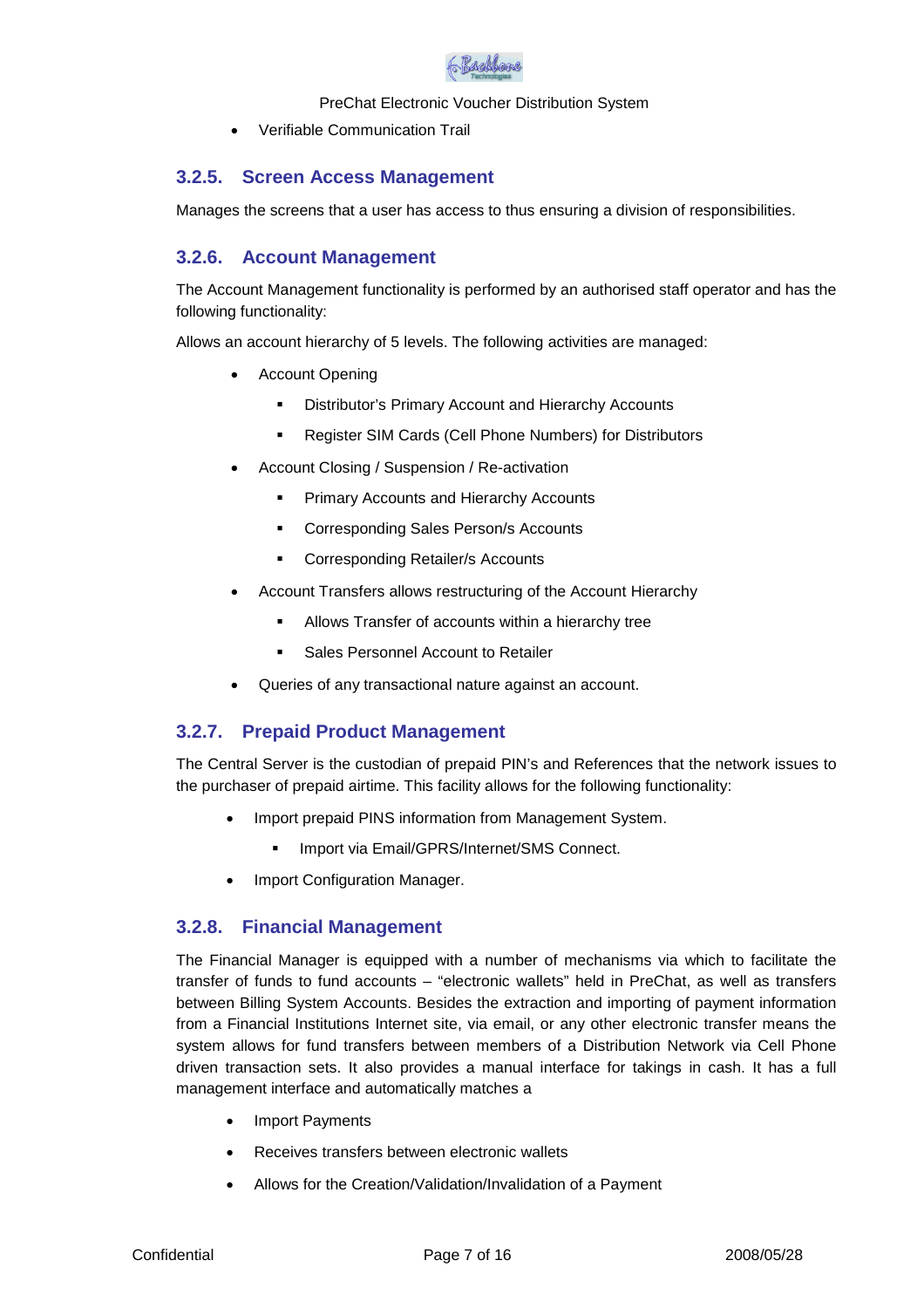

- Provides a Help Desk Payment Management interface
- <span id="page-10-0"></span>Automatic Payment inform to Account Payees via SMS

# **3.2.9. Business Rules**

The Business Rules component allows an authorised user to perform the following functions.

It is here that the Operator will set up the different prepaid voucher denominations, their cost and sales pricing, instructions for activation etc.

- Create/Update/Delete Product Codes for Distribution
- Create/Update/Delete pricing structures
- Create/Update/Delete activation messages
- Setup Tax details and
- <span id="page-10-1"></span>Setup Discount structures (Special/Individual and Generic)

# **3.2.10. Reports**

The reporting facility allows for the creation of reports. In formation is extracted from the database and passed onto Microsoft Access which is used as the Report Writer. A complete suite of management reports accompanies the system. However, it is possible to produce specific reports tailored to an environments requirement.

# <span id="page-10-2"></span>**3.2.11. Security Manager**

The Security module verifies "sms" messages received from Sales Personnel and Retailers. The module validates the key words, verifies the message originators mobile number and checks account balances before processing the transaction.

# <span id="page-10-3"></span>**3.2.12. Airtime Scheduler**

PreChat has an airtime scheduler that was specifically designed for the corporate environment, whereby a corporate may submit it's employee airtime requirements and these will be automatically dispatched at the allotted frequency, i.e. once a week, twice a month

The corporate submits the employee cell number with the allocated prepaid airtime denomination and the interval at which they require updating.

It delivers the PIN directly to a employees cell phone. Many business these days are moving to prepaid phones for the staff, in this way they can control staff phone costs. However the airtime still needs to be given to each staff member.

# <span id="page-10-4"></span>**3.2.13. SMS Messaging Server (Ports)**

The Messaging Server acts as a gateway for "sms" messages received from the SMSC through a predefined SMS number/s. It also manages the outward flow of messages. It is possible to connect a multiple of GPRS/SMS modems to the system. The messaging server can also interact directly with the SMSC for the sending and receiving of messages.

A new messaging server is in development that will manage multi-ports in order to assign incoming/outgoing messages based on either transaction type, product type, communication number, SMSC application/s etc.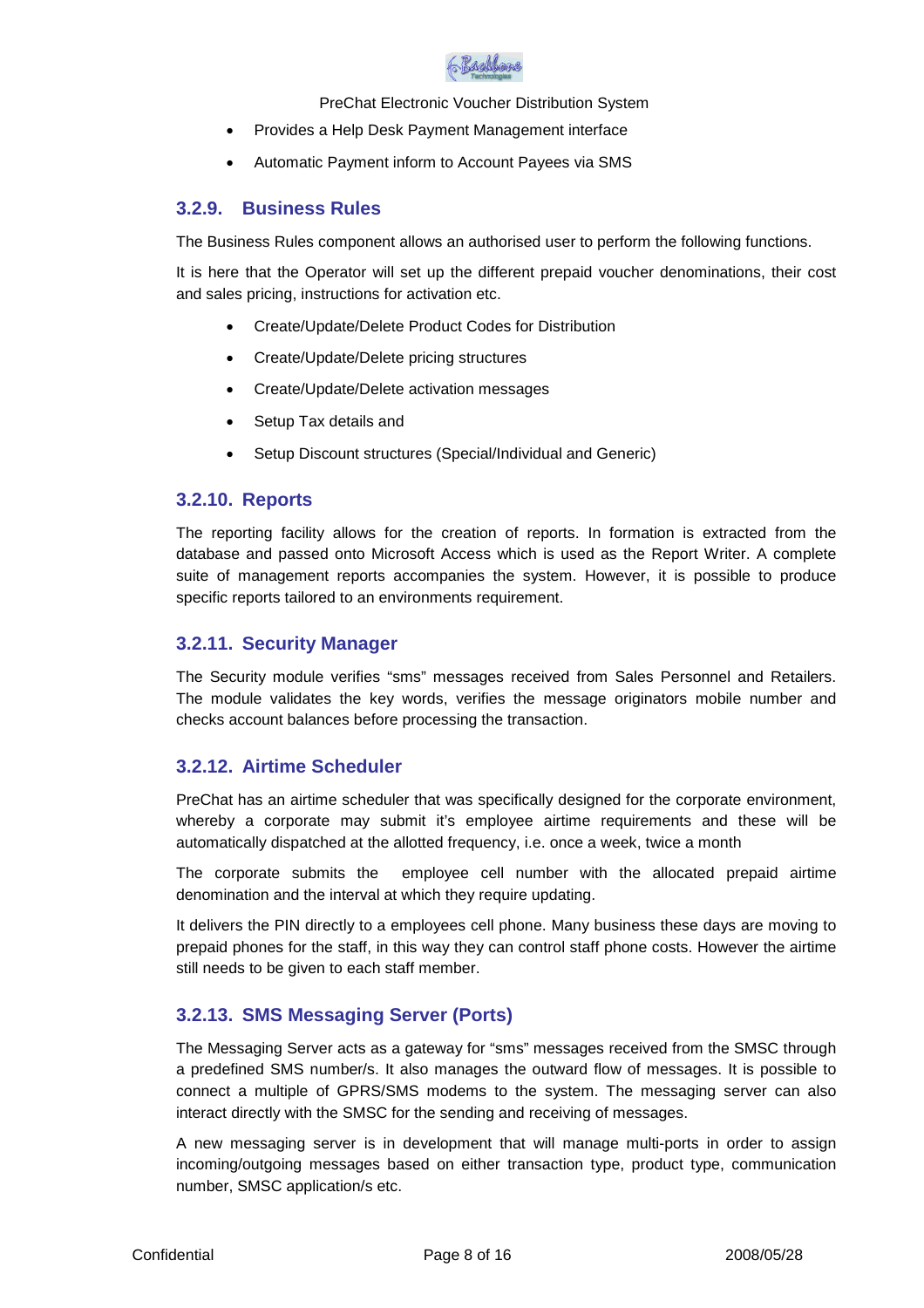

# <span id="page-11-0"></span>**3.2.14. Billing System Interface Manager**

### (Networks Only as Requested)

The Billing System Interface Module communicates with the Network Administrative System to extract and update Account Balances. PreChat is able to integrate with Pre-Paid and Post Paid Billings systems and may integrate with more than one Billing Application. This is accomplished via a pre-defined gateway.

The Billing system Manager caters for the following transactions:

- o Updates the Billing system with prepaid payments received and then returns the updated account balance information to the cell phone user.
- o Advises the Billing system of transfers that need to take place between cell phone accounts.
- o Receives back confirmation that these transfers have taken place and advises the respective cell phone users of their current (cell phone) account status
- o Advises Cell phone users when it is not able to update Billing System and, where the transaction type allows, roles back the transfer.

Essentially the transaction flow between the Billing System Manager and the Billing System may be described as follows:

""What is does is pass a customers prepaid account details (Cell phone), number and deposited fund level, to the financial management system in order that this may be updated. It then receives in return the new balance for that user and notifies them that they are now credited with the "deposited" amount plus their account residue.""

The system gives the perception of a fully virtual system although it is based on a fixed Prepaid denomination.

# <span id="page-11-1"></span>**3.2.15. Independent POS Gateway**

The Independent POS gateway provides interface strings that are able to negotiate with a variety of POS devices such as ATM's, Cash Tills and handheld devices. (See Specification) for this gateway. These can be further developed as required to interface with a variety of devices.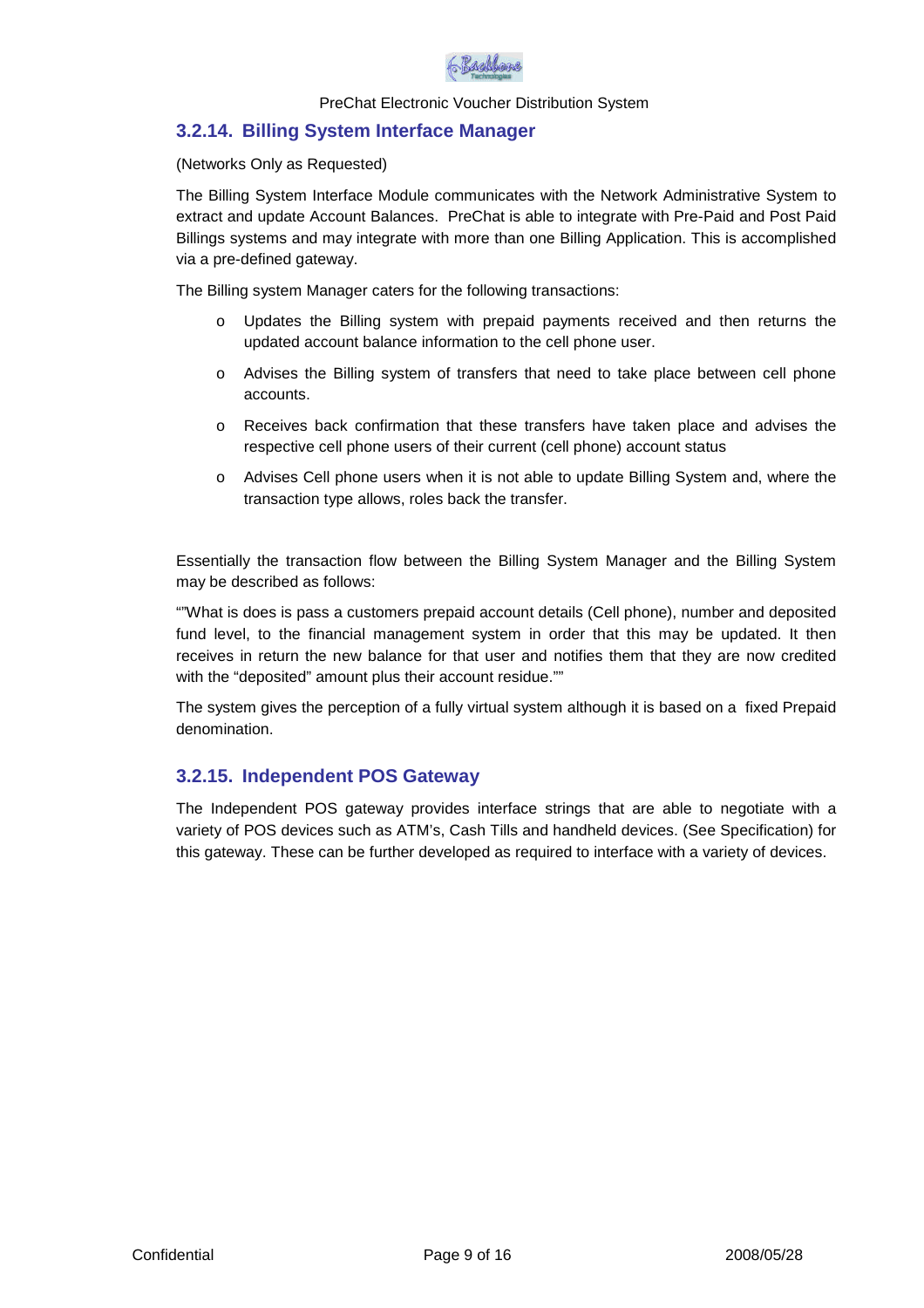

# **3.3. PreChat Workflows**

Below are a few of the workflows that are supported by PreChat.

# **3.3.1. Selling Prepaid Airtime directly to Client via Retailer Cellphone**

<span id="page-12-1"></span><span id="page-12-0"></span>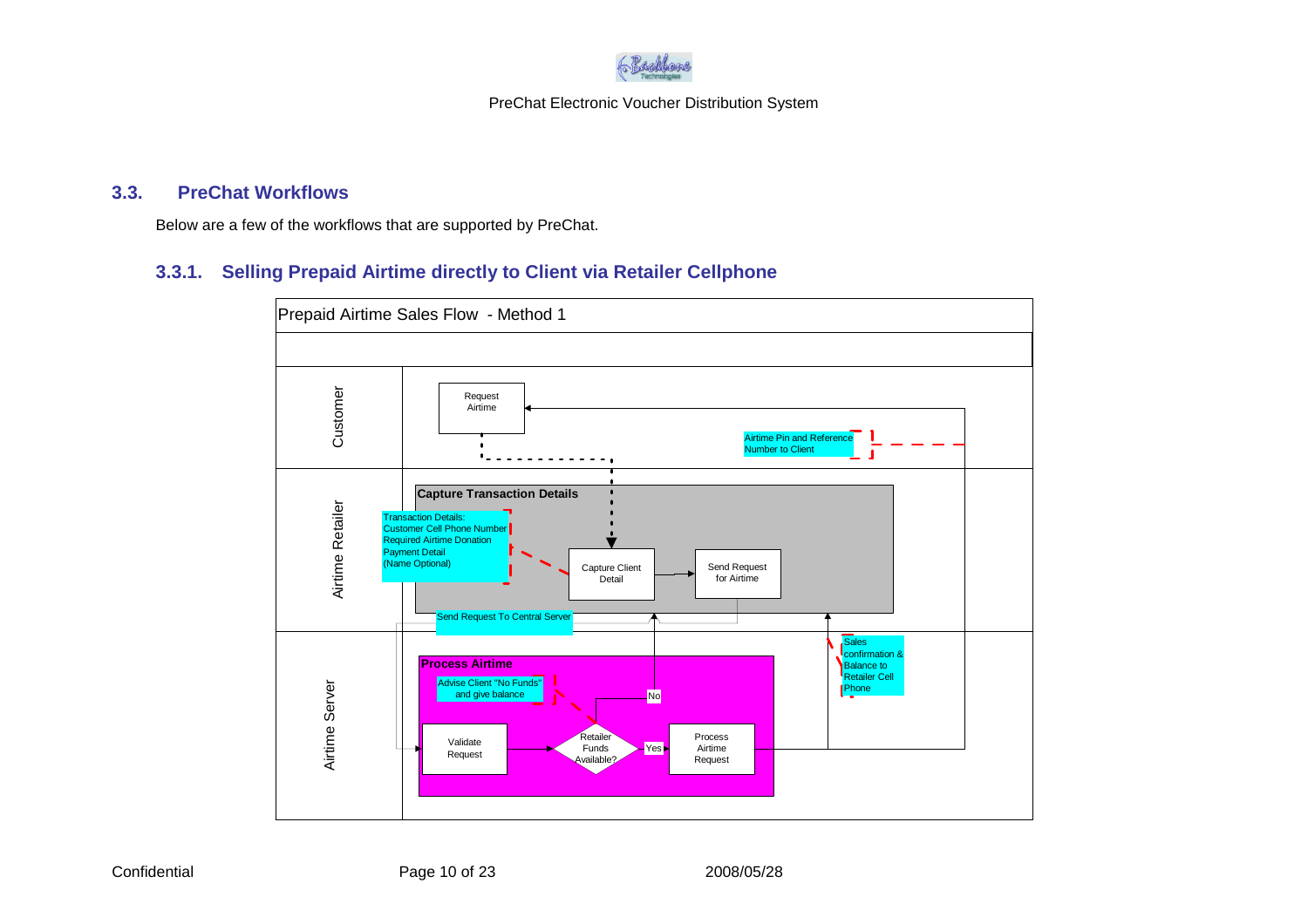

# **3.3.2. Downloading a batch of airtime vouches via "SMS" to a Retailer cell phone for selling**

<span id="page-13-0"></span>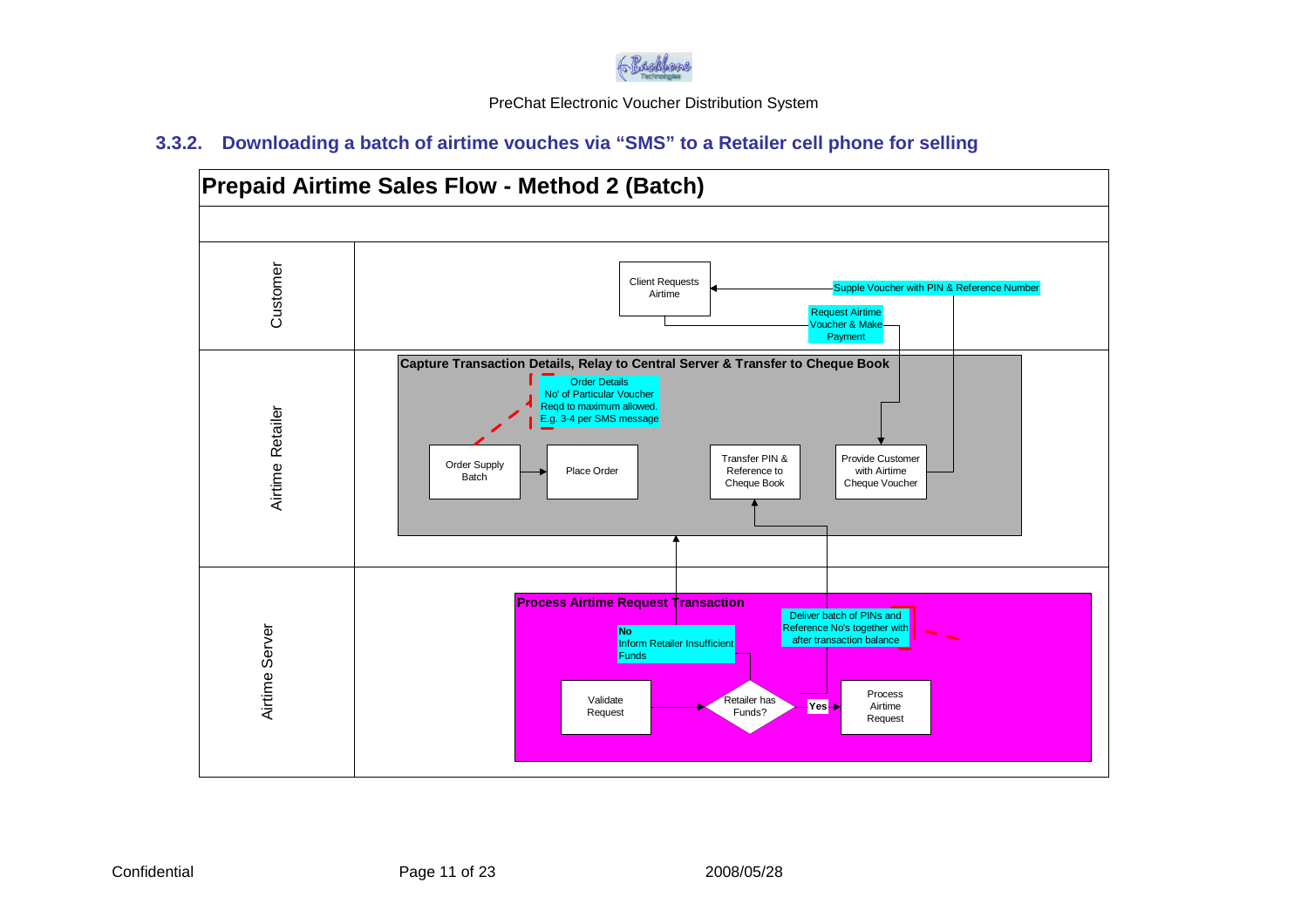

# **3.3.3. Banking Routine Workflow**

<span id="page-14-0"></span>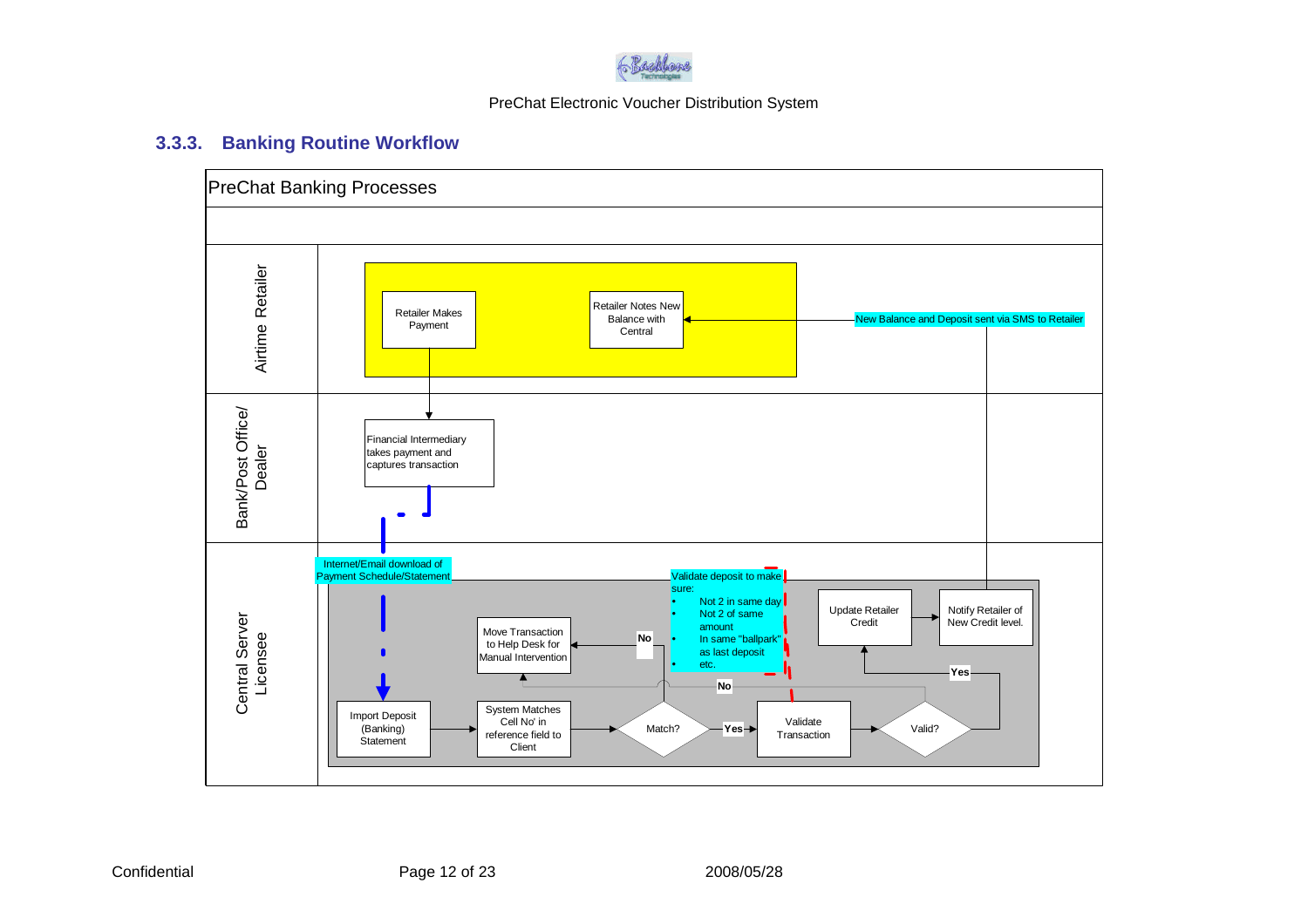

# **3.4. Examples of Instruction Set via Cell Phone**

# **3.4.1. The instruction set for a transfer between "electronic wallets"**

# Making an "Airtime Wallet" Transfer - Step 1

<span id="page-15-1"></span><span id="page-15-0"></span>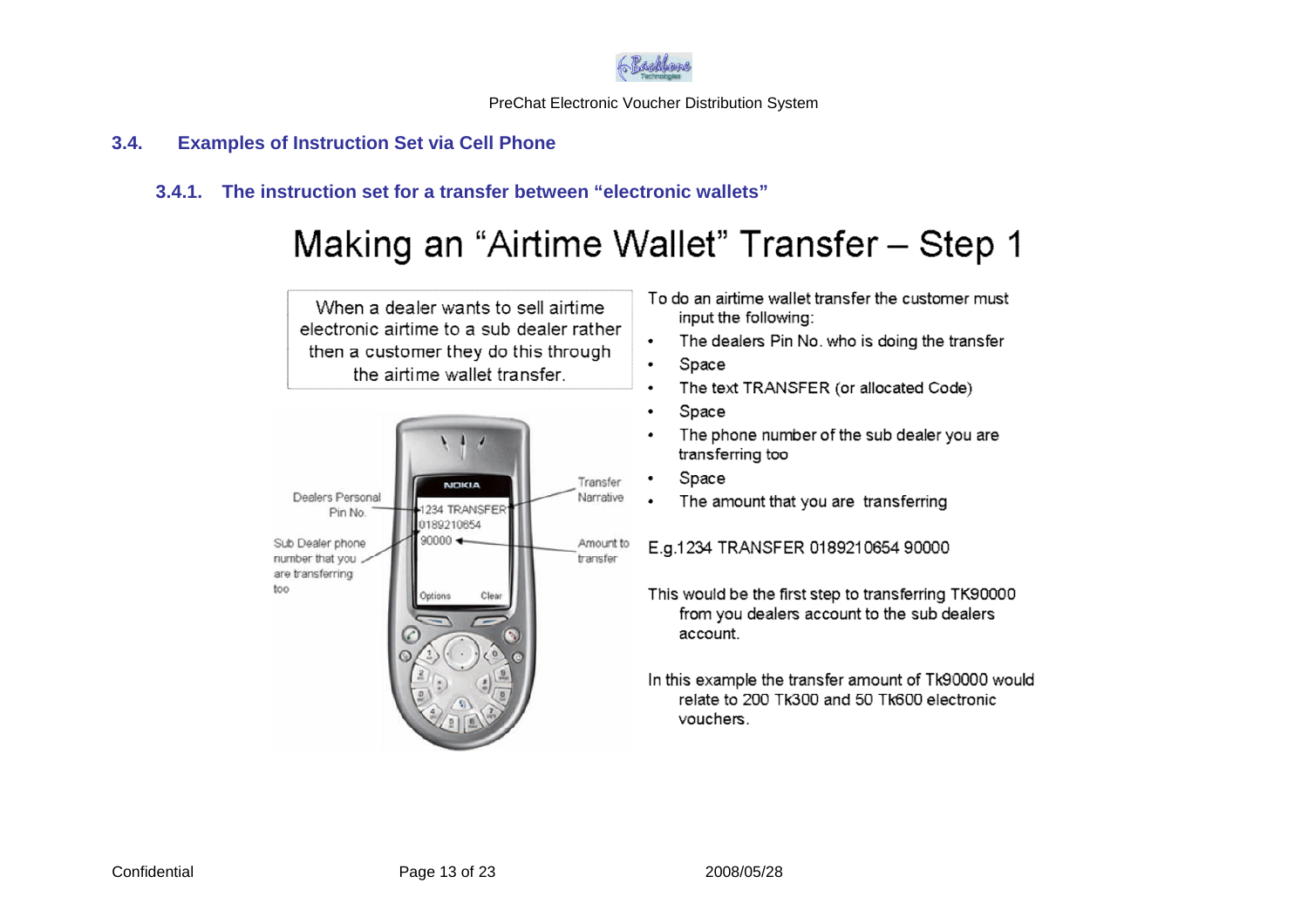

# **3.4.2. Transfer Acceptance after transferring between "electronic wallets"**

# Receiving confirmation of the transfer

<span id="page-16-0"></span>

Once the airtime wallet transfer has been successfully completed both the Dealer and the Sub Dealer will receive a confirmation. If is at this point that the cash payment for the airtime transfer should occur.

The confirmation message includes the following:

- **Transferred Amount**
- Transfer To Cell number
- The new balance of the Dealer who did the transfer
- As an example if the sub dealer is receiving a 2% commission from the dealer then the sub dealer will pay Tk88200 to the dealer.
- The transfer amount of Tk90000 is the total voucher amount and the cash payment is less the commission that the Sub Dealer is receiving.

The commission discounts are handled between the dealer and sub dealer and can differ on a case by case basis.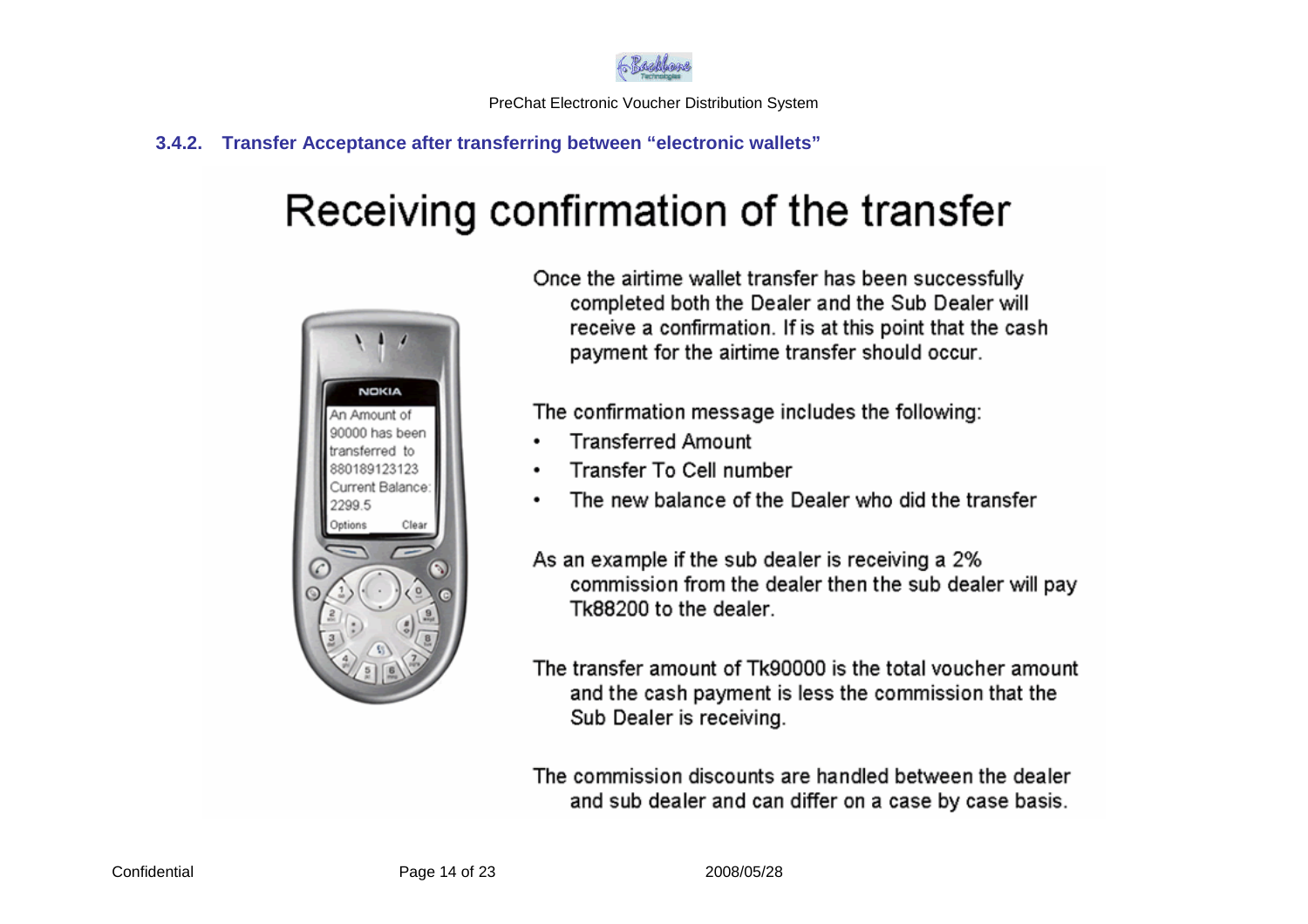

# **3.4.3. Selling a Voucher via Cell Phone**

# Multi Voucher Type - Sale Input Text

<span id="page-17-0"></span>

- To make a multiple voucher type sale all text will be the same as the single voucher type input, except the additional voucher order is added to the end of the message.
- After the single voucher type input the following will be added:
	- Space
- The second voucher code
- Space  $\bullet$
- The quantity of the second voucher the  $\bullet$ customer wishes to purchase
- E.g.1234 S 0189210123 T3 1 T6 2
- This would send one TK300 youcher and two TK600 vouchers to the customer and reduce the dealers airtime wallet by TK1500.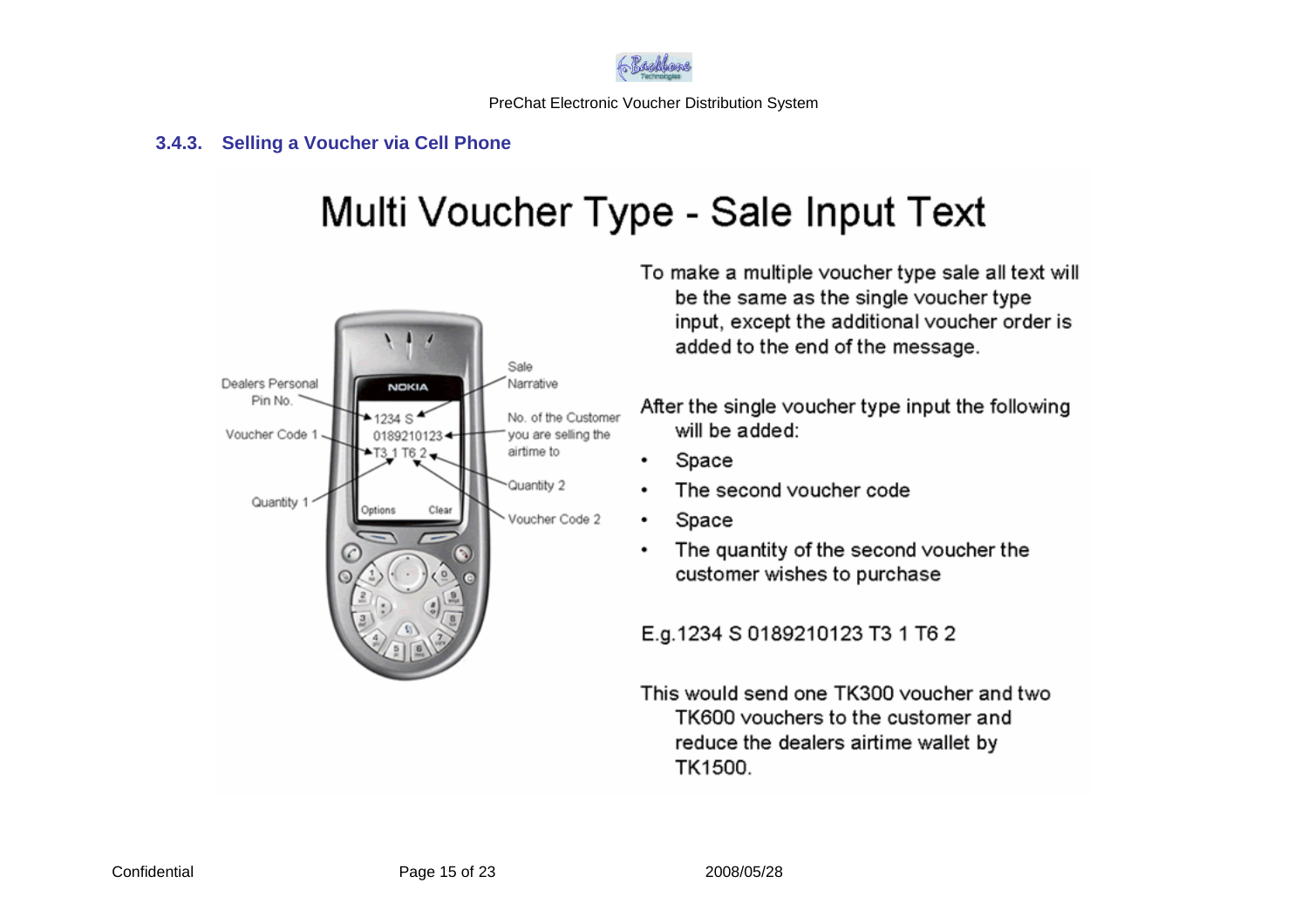

# **3.5. The Concealed "Pin Mailer"**

This serves as an excellent alternative for the physical "scratch card" without the associated logistics and cost constraints. Voucher information may be transferred electronically in an encrypted format to the Point-of-Sale and printed there. The Print is pre-printed with the desired artwork and may carry advertising material.

<span id="page-18-0"></span>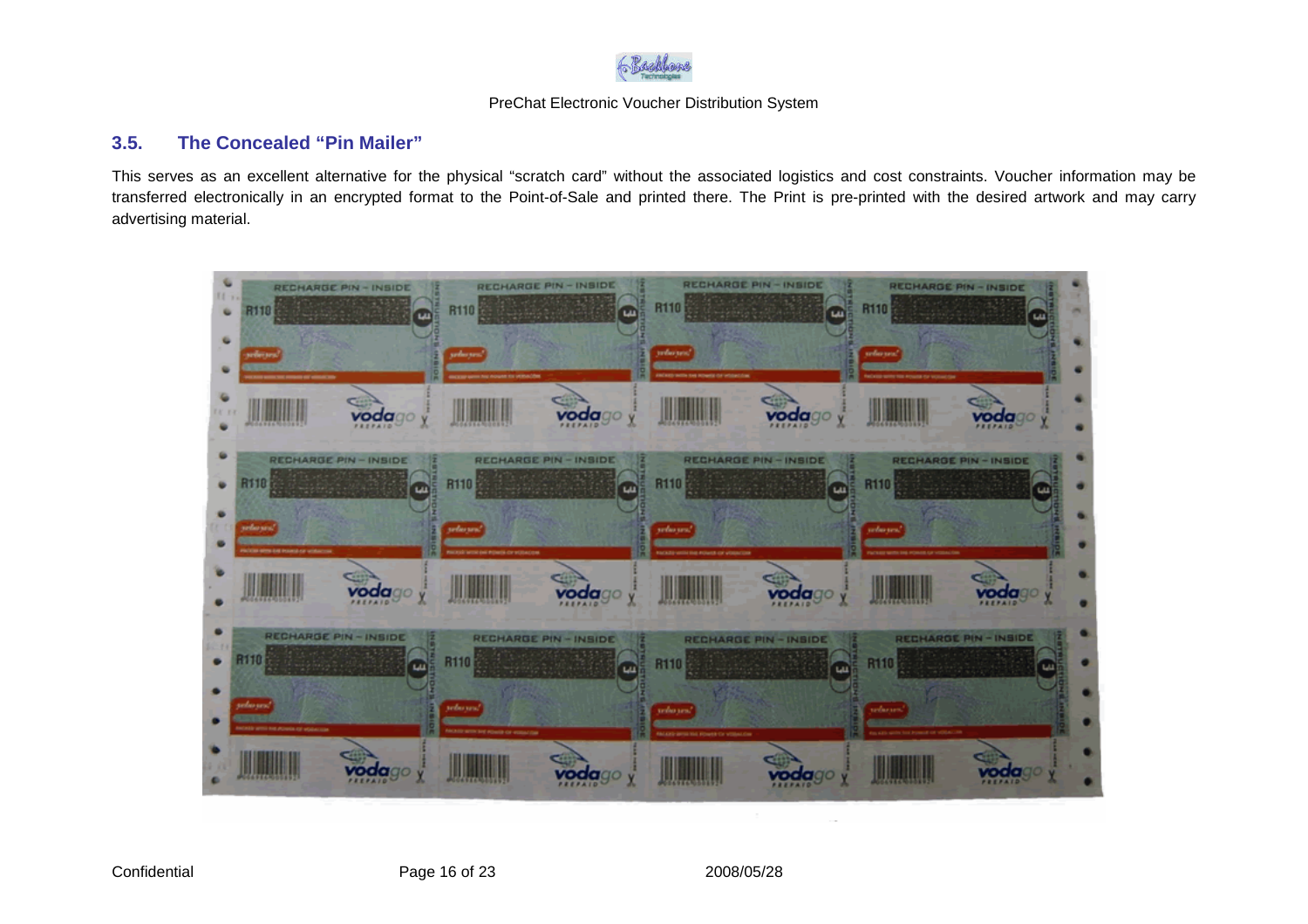

# <span id="page-19-0"></span>**4. Technical Requirements**

## <span id="page-19-1"></span>**4.1. Software Requirements**

PreChat has been developed to run in the Microsoft environment. It operates best in the Windows 2000 environment and requires Microsoft SQL 2000 server or later as the database environment.

The database configuration required ultimately depends on the volume of transactions to be managed. Microsoft SQL 2005 Enterprise Edition coupled with MOM (Microsoft Operational Manager) accommodates distributed process across clustered databases and provides features such as Fail Safe Management, Database Management etc.)

| Recommended: | <b>Operating System:</b> |                                                                                                                                                                               |  |  |  |
|--------------|--------------------------|-------------------------------------------------------------------------------------------------------------------------------------------------------------------------------|--|--|--|
|              |                          | Windows 2000 / 2003 Server and XP                                                                                                                                             |  |  |  |
|              | Database:                |                                                                                                                                                                               |  |  |  |
|              |                          | Networks: Microsoft SQL 2005 Enterprise Edition coupled<br>with Microsoft Operation Manager and Microsoft Active<br>Directory                                                 |  |  |  |
|              | Network:                 |                                                                                                                                                                               |  |  |  |
|              |                          | Very High Volume Environment dependent on transaction<br>requirements                                                                                                         |  |  |  |
|              | Distributors:            |                                                                                                                                                                               |  |  |  |
|              |                          | Microsoft SQL 2000 / 2005 Standard/Enterprise Edition OR<br>Microsoft's MDBE which is distributed free. This is particularly<br>relevant to smaller Distributor Environments. |  |  |  |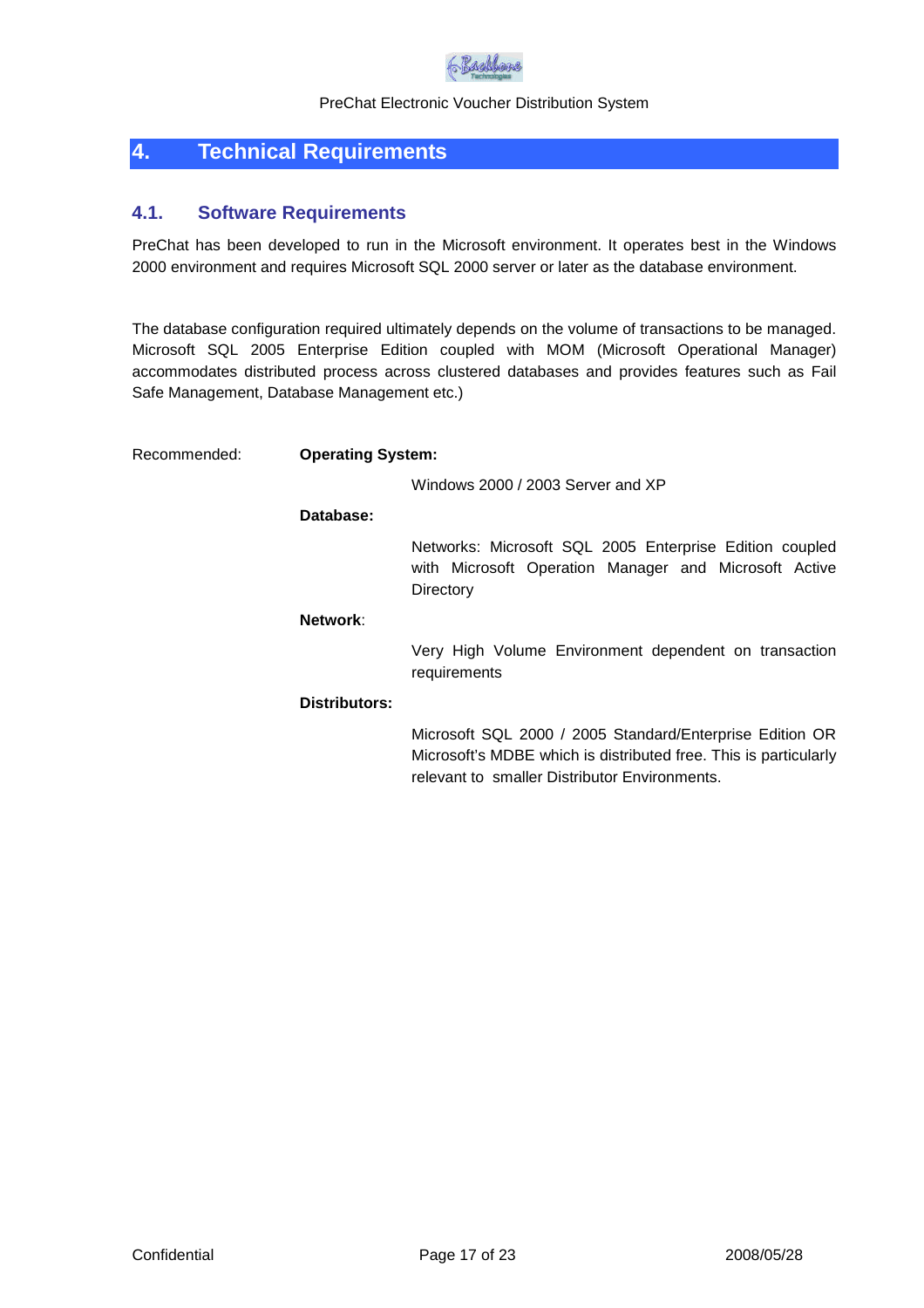

# **4.2. Hardware Requirements**

As proposed for a large network:

<span id="page-20-0"></span>

Once again this is dependent on the processing requirements. GSM Network environments should

The following is the recommended hardware requirement to house the PreChat system.

Recommend: Intel Based Server.

Dual Processor Intel Xeon >2 Ghz Server

2000MB DDR SDRAM

2 x 40 MG plus SCSI Drives RAID Enabled

Network TCP/IP

2-6 SMS/GPRS Modem/s based on anticipated traffic flows.

Tape Backups

The system can however be run on lower specified machines but there is a compromise as to speed and consequently prepaid voucher delivery times.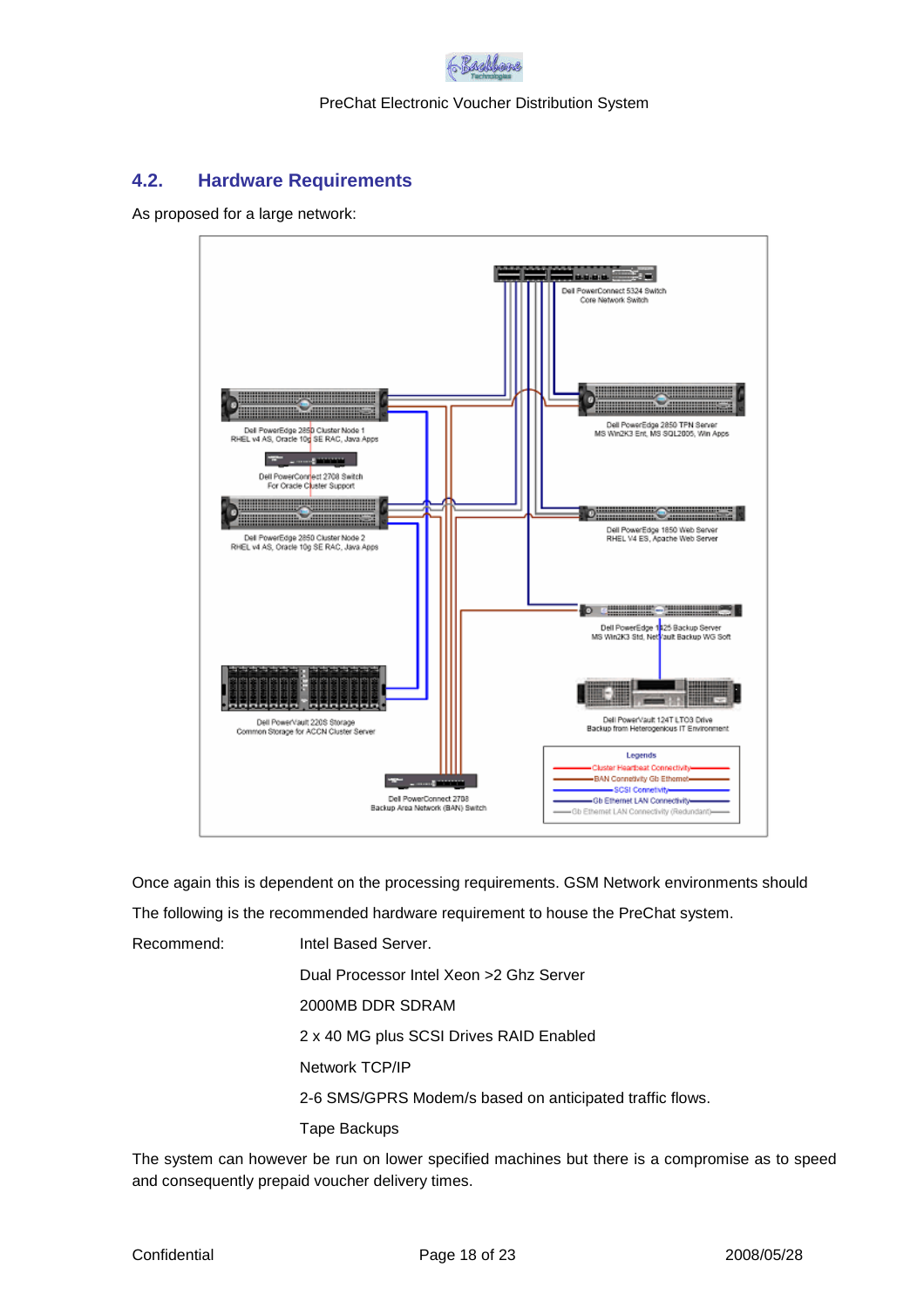

# <span id="page-21-0"></span>**5. PreChat's - PC based POS Client**

# **5.1. The PreChat PC Client**

<span id="page-21-1"></span>

PreChat has developed a PC based POS device for distribution to airtime vendors.

This enables the selling of airtime via two mechanisms:

## <span id="page-21-2"></span>**5.1.1. POS – Printing of Vouchers**

Prepaid Vouchers can be printed via a receipt printer and this which can then be handed to the customer.

| Sent 0<br>Received 0       | PreChat Client v1.0.4 08 v1.0.4<br>$-2$<br>O% | 65499840898 |           |                                        |                                  | C O<br>安<br>Copy Paste |
|----------------------------|-----------------------------------------------|-------------|-----------|----------------------------------------|----------------------------------|------------------------|
| POS                        |                                               |             |           |                                        |                                  | $a'$ of $18$           |
| ∢                          | cell<                                         | <b>MTN</b>  |           | Telkom                                 | œ<br>voc                         |                        |
|                            | Cel C<br>$\overline{a}$                       | <b>MTN</b>  | Telkom    |                                        | Vodi                             | ٠                      |
| <b>Vouchers</b><br>Product | Price<br>Quantity                             | Cost        | n<br>Up   | Sub-Total:<br>Tax:<br>Total:           | R 0.00<br>14.0%<br><b>R 0.00</b> | Tersder                |
|                            |                                               |             | O<br>Down | Torsdered:<br>Change:                  | <b>R 0.00</b><br>R 0.00          |                        |
|                            |                                               |             | Remove    | <b>Last Known</b><br>Available Credit: | R7                               | Cancel                 |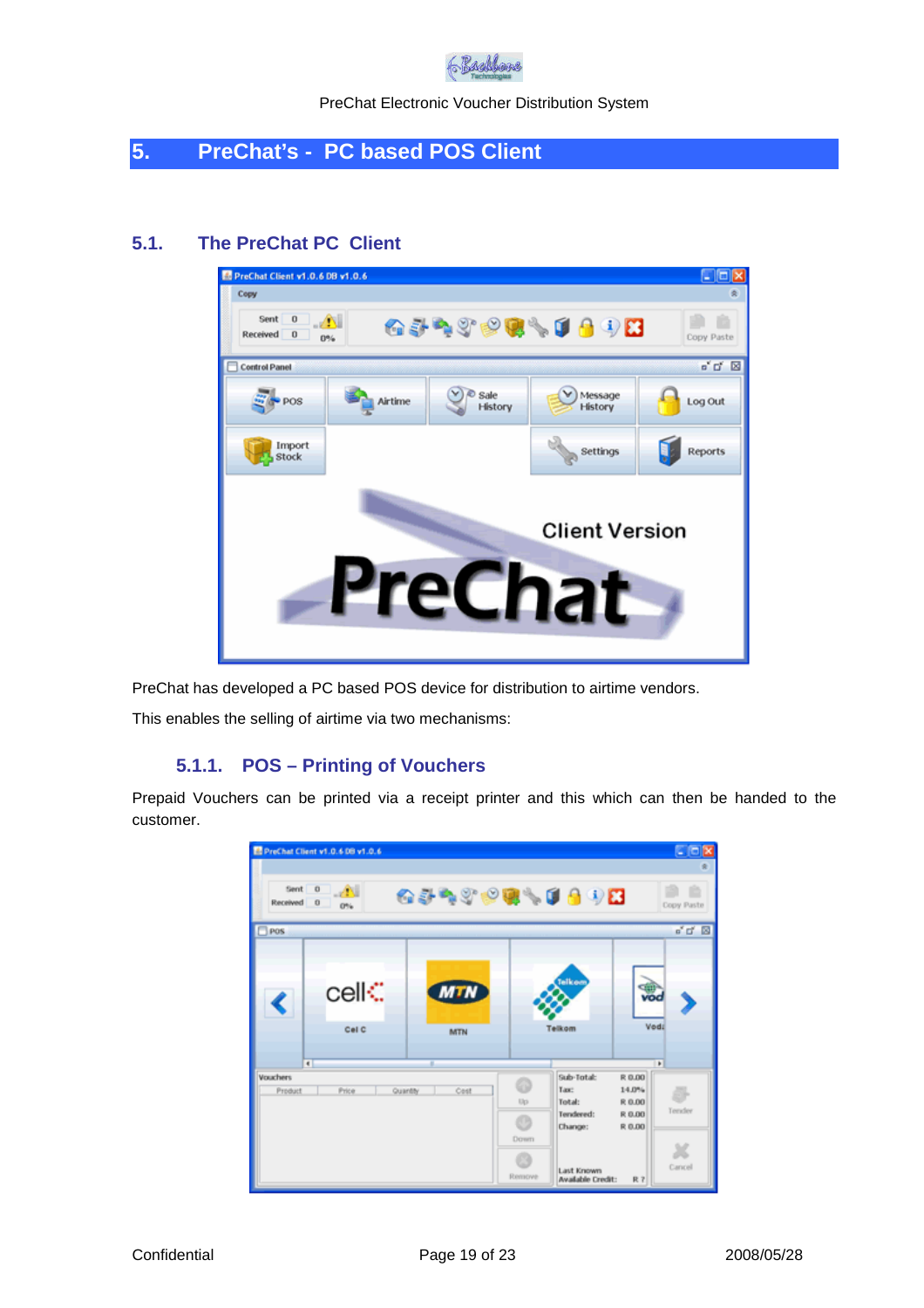

*Below is a sample print out from the PreChat Client.*

| <b>BackBone Tech</b><br><b>BackBone Tech</b> |                            |  |  |  |
|----------------------------------------------|----------------------------|--|--|--|
| Tel:                                         | (011) 467-9486             |  |  |  |
| Fax:                                         | (011) 467-9484             |  |  |  |
|                                              |                            |  |  |  |
| Date:                                        | 2007-10-05 09:07:37        |  |  |  |
| Cashler:                                     | konrad                     |  |  |  |
| Reference: 107                               |                            |  |  |  |
|                                              |                            |  |  |  |
| MTN $R.30 = 1$                               |                            |  |  |  |
|                                              | PIN: 1000007780000         |  |  |  |
| REF: 100000778                               |                            |  |  |  |
| DIAI 555                                     |                            |  |  |  |
|                                              |                            |  |  |  |
| MTN R.60 $\equiv$ 2                          |                            |  |  |  |
| <b>REF: 5000000053</b>                       | PIN: 50000000530000        |  |  |  |
| DIAI 555                                     |                            |  |  |  |
| MTN R.30 #3                                  |                            |  |  |  |
| REF: 100000779                               | PIN: 1000007790000         |  |  |  |
| Dial 555                                     |                            |  |  |  |
|                                              |                            |  |  |  |
| <b>Total:</b>                                | R 120.00                   |  |  |  |
| Cash:                                        | R 120.00                   |  |  |  |
| <b>Change:</b>                               | R 0.00                     |  |  |  |
|                                              |                            |  |  |  |
|                                              | Thank You, Have a nice day |  |  |  |

# <span id="page-22-0"></span>**5.1.2. Prepaid Airtime sales directly to the cellphone**

It is possible to deliver the prepaid voucher directly to the customer's cellphone via an SMS message.

# <span id="page-22-1"></span>**5.2. Sales History**

This screen allows a view of all sales and the mechanism via which they were sold

| PreChat Client v1.0.6 08 v1.0.6                    |                                    | 真                            |
|----------------------------------------------------|------------------------------------|------------------------------|
| Sent<br>0<br>- Al<br>$\bf{0}$<br>Received<br>$0\%$ | 6399985009B                        | Copy Paste                   |
| Sale History                                       |                                    | $a'$ of $\boxtimes$          |
| <b>PreChat Client Print Sale</b><br><b>Sales</b>   | View<br>٠                          |                              |
|                                                    |                                    | ۰                            |
|                                                    |                                    | ٠                            |
| Re-Send Voucher(s).<br><b>Vouchers</b>             | Select All<br>Re-Print Voucher(s). |                              |
|                                                    |                                    | $\qquad \qquad \bullet$<br>¥ |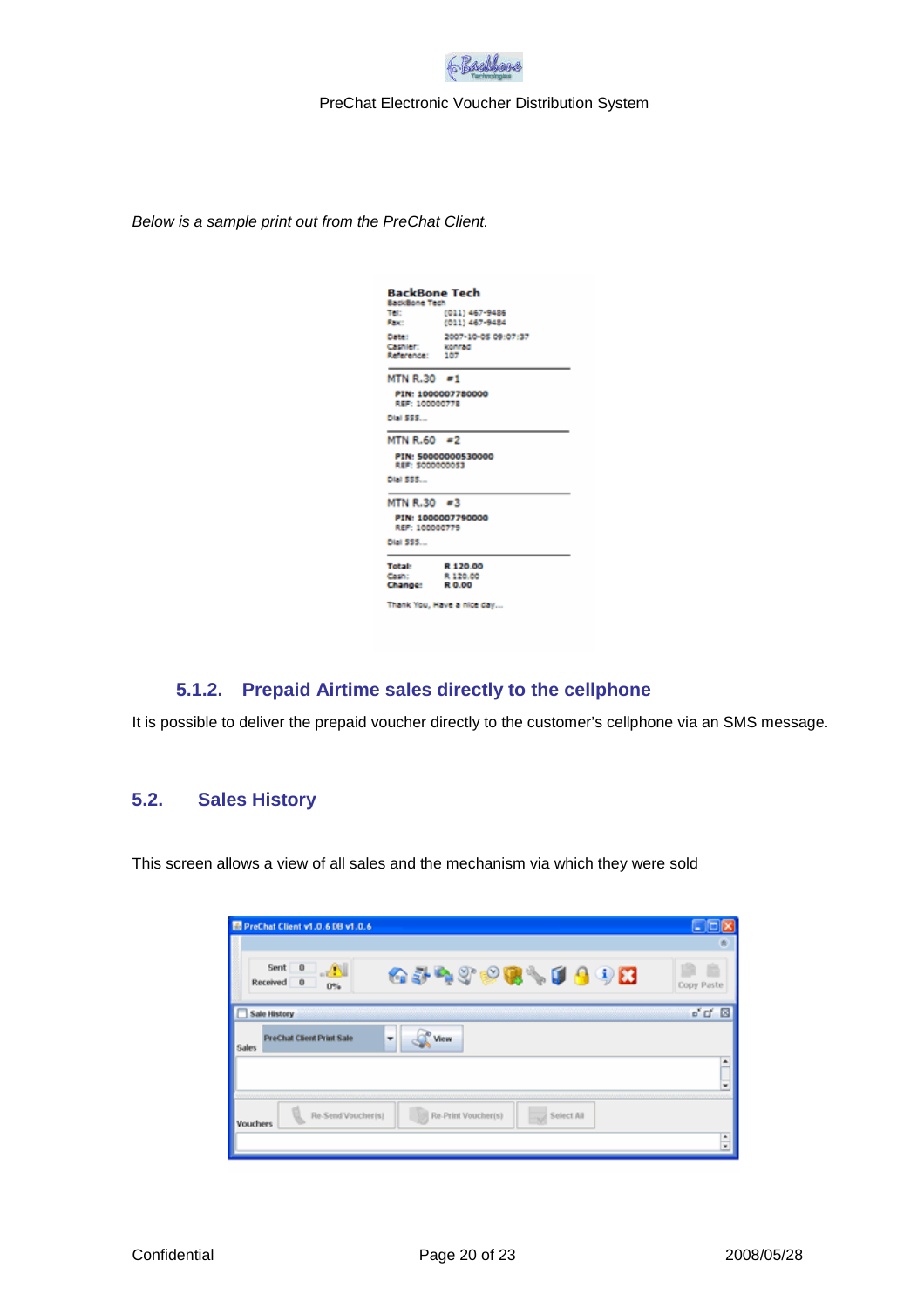

# <span id="page-23-0"></span>**5.3. Message History**

This screen allows a view of all messages by category - incoming, outgoing, processed and sent.

| PreChat Client v1.0.6 08 v1.0.6                                          | 真          |
|--------------------------------------------------------------------------|------------|
| Sent<br>$\bf{0}$<br>- Al<br>6349004089B<br>Received<br>$\bf{0}$<br>$0\%$ | Copy Paste |
| Message History                                                          | மீ பீ<br>図 |
| Incoming<br>View<br>٠<br>Messages                                        |            |
|                                                                          | ۰<br>m     |

# <span id="page-23-1"></span>**5.4. Pre-paid Stock Management**

The PC client has access to prepaid airtime via two mechanisms:

## <span id="page-23-2"></span>**5.4.1. XML File Transfer**

An order is placed on the PreChat server for prepaid airtime stock this is packaged and sent to the PC client as an encrypted XML file with all prepaid airtime PINS held in an encrypted format.

The XML file is imported into the PC client and where they may be reformatted if this is required.

Shown below is the XML import screen.

| PreChat Client v1.0.6 DB v1.0.6                             |   |                 |                   | - 18                       |
|-------------------------------------------------------------|---|-----------------|-------------------|----------------------------|
|                                                             |   |                 |                   | 含                          |
| Sent<br>$\bf o$<br>-AI<br>$\bf{0}$<br><b>Received</b><br>0% |   | 65999840898     |                   | Copy Paste                 |
| <b>Import Stock</b>                                         |   |                 |                   | a' D'<br>⊠                 |
| <b>Status</b>                                               |   |                 |                   | Load<br>$\Rightarrow$ File |
| Errors (0)<br><b>Import Summary</b>                         |   |                 |                   |                            |
| History                                                     |   |                 |                   | $\frac{1}{x}$              |
| <b>Vouchers</b>                                             |   |                 |                   |                            |
| Code                                                        |   | Quantity Loaded | Quantity Rejected | P                          |
| VCEL10                                                      | Ŭ | 0               |                   | Ê                          |
| WCEL150                                                     | Ŏ | Ŭ               |                   | w                          |
| <b>NCEL25</b>                                               | Ö | O               |                   |                            |
| <b>NCEL35</b>                                               | Ö | O               |                   |                            |
| <b>NCEL50</b>                                               | O | 0               |                   |                            |
| <b>NCEL70</b>                                               | O | $\bf{0}$        |                   |                            |
| <b>MTN10</b>                                                | Ŭ | 0               |                   | ٠                          |
| MACTN15                                                     | ň | ň               |                   |                            |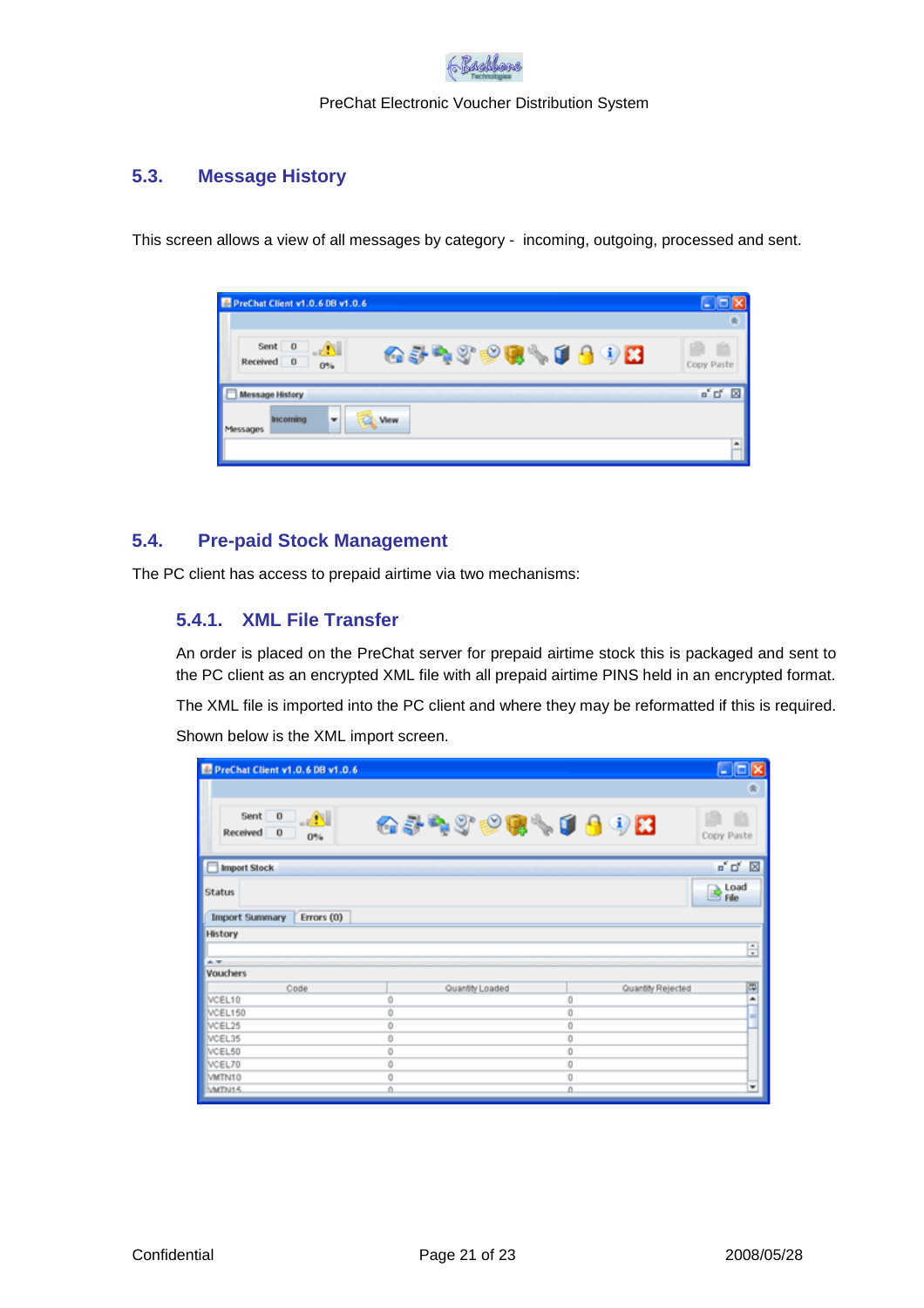

## <span id="page-24-0"></span>**5.4.2. SMS based stock management**

The PreChat POS client may also draw stock directly from the PreChat server via an SMS. In this instance the client sends an SMS to the server requesting a prepaid voucher, the sever returns the voucher to the system where it may be printed out. There is no requirement to hold stock in this instance.

# <span id="page-24-1"></span>**5.4.3. Stock Dispensing Control**

The PreChat server will only respond to stock requests if the said server has "credit" available on the system. Checks are done to verify that no stock is drawn against an account without credit availability.

# <span id="page-24-2"></span>**5.5. Client Settings**

This is a configuration screen where the client is setup according to requirements in that country.

User management is at three levels – User and Administrator rights as well as screen access profiles that will withhold certain information.

| PreChat Client v1.0.6 DB v1.0.6         |                                                                                                                                                                                                  | $\Box$ o $\times$      |
|-----------------------------------------|--------------------------------------------------------------------------------------------------------------------------------------------------------------------------------------------------|------------------------|
|                                         |                                                                                                                                                                                                  | $\approx$              |
| $\bf 0$<br>Sent<br>Received<br>$\bf{0}$ | $\perp$ and<br>63999840898<br>0%                                                                                                                                                                 | Copy Paste             |
| <b>Settings</b>                         |                                                                                                                                                                                                  | $\alpha'$ $\Box'$<br>⊠ |
| System                                  | ۹                                                                                                                                                                                                | Update                 |
| <b>Settings</b>                         |                                                                                                                                                                                                  |                        |
| <b>Vouchers</b>                         | Settings                                                                                                                                                                                         |                        |
| <b>SR</b> Users                         | ? □ General<br>$\Gamma$ Tax<br>SW_Version<br>DB_Version<br>Server_Credit<br>? □ POS Screen<br>POS_Screen_Auto_Refresh<br>POS_Screen_Refresh_Interval<br>PreChat_Server_Number<br>? Store Details |                        |
|                                         | Store_City                                                                                                                                                                                       |                        |

It is at this level that the different prepaid vouchers are also configured.

# <span id="page-24-3"></span>**5.6. Reports**

This screen allows reports to be pulled from the PreChat Client, Reports Include

- $\triangleright$  Sales by Users
- $\triangleright$  Sales by Date
- > Messages
- $\triangleright$  Stock Level Summary